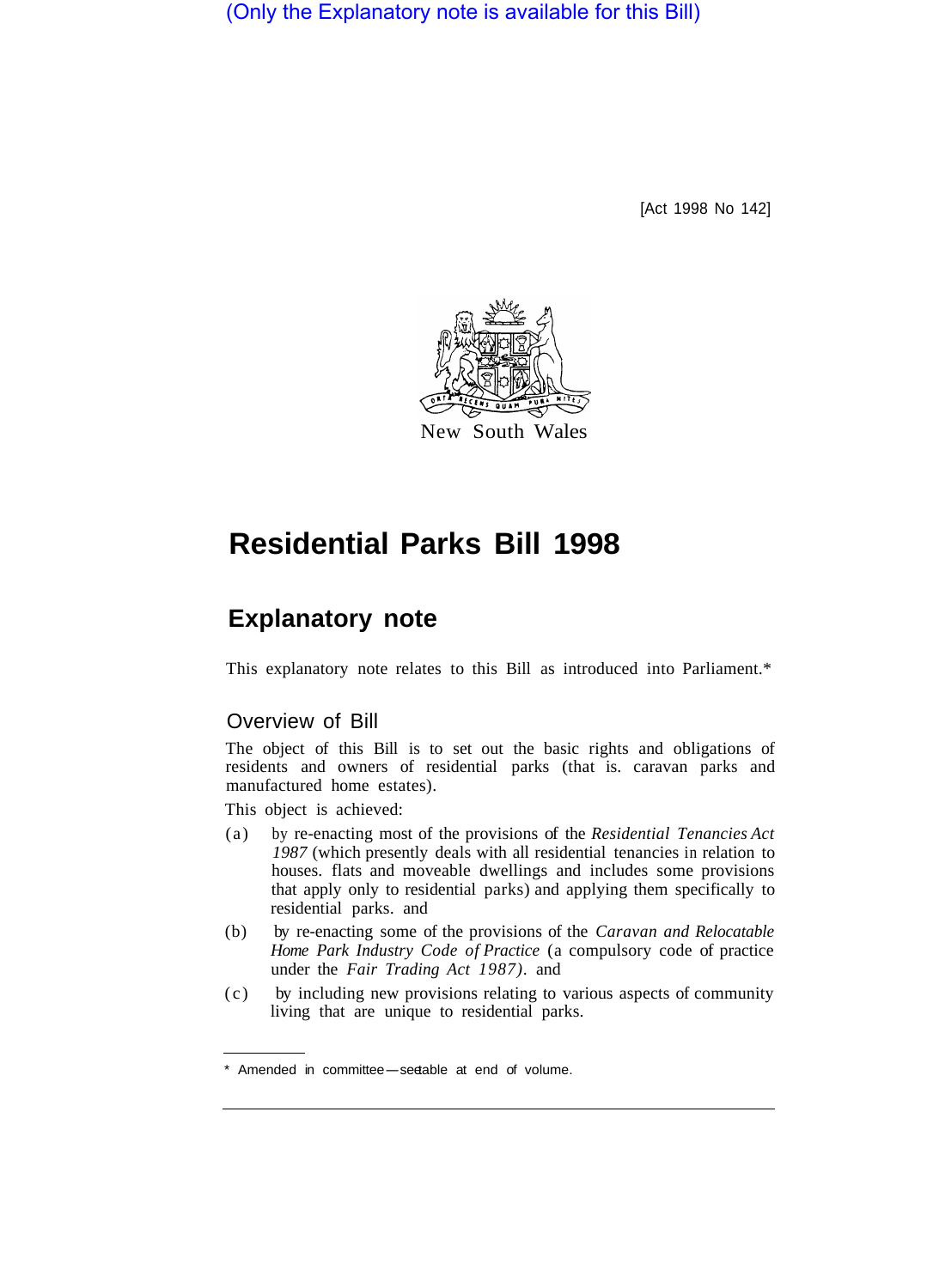Explanatory note

For the purposes of comparison, a number of provisions of the proposed Act contain bracketed notes in headings drawing attention ("cf") to equivalent or comparable (though not necessarily identical) provisions of the *Residential Tenancies Act 1987* (abbreviated as "RT Act") and the *Caravan and Relocatable Home Park Industry Code of Practice* (abbreviated as "CRHPI Code"). Those provisions of the proposed Act that do not contain such bracketed notes will create new rights and obligations relevant to owners and residents of residential parks.

## Outline of provisions

#### **Part 1 Preliminary**

**Clause l** sets out the name (also called the short title) of the proposed Act.

**Clause 2** provides for the commencement of the proposed Act (with the exception of clause 39) on a day or days to be appointed by proclamation.

**Clause 3** defines certain expressions for the purposes of the proposed Act. Important definitions include the following:

*park owner.* which:

- (a) in provisions of the Act that relate to obligations arising under a residential tenancy agreement. means a person who grants the right to occupy residential premises under a residential tenancy agreement. and includes the person's heirs. executors. administrators and assigns. or
- (b) in provisions of the Act that impose general obligations. means the owner of a residential park.

(Clause 3 (2) specifies the provisions of the Act in which the expression "park owner" includes a resident who has sub-let premises.)

*resident*, which means the person who has the right to occupy residential premises under a residential tenancy agreement. and includes the person's heirs. executors. administrators and assigns.

*residential premises*, which:

(a) means any premises or part of premises (including any land occupied with the premises) used. or intended to be used. as a place of residence. and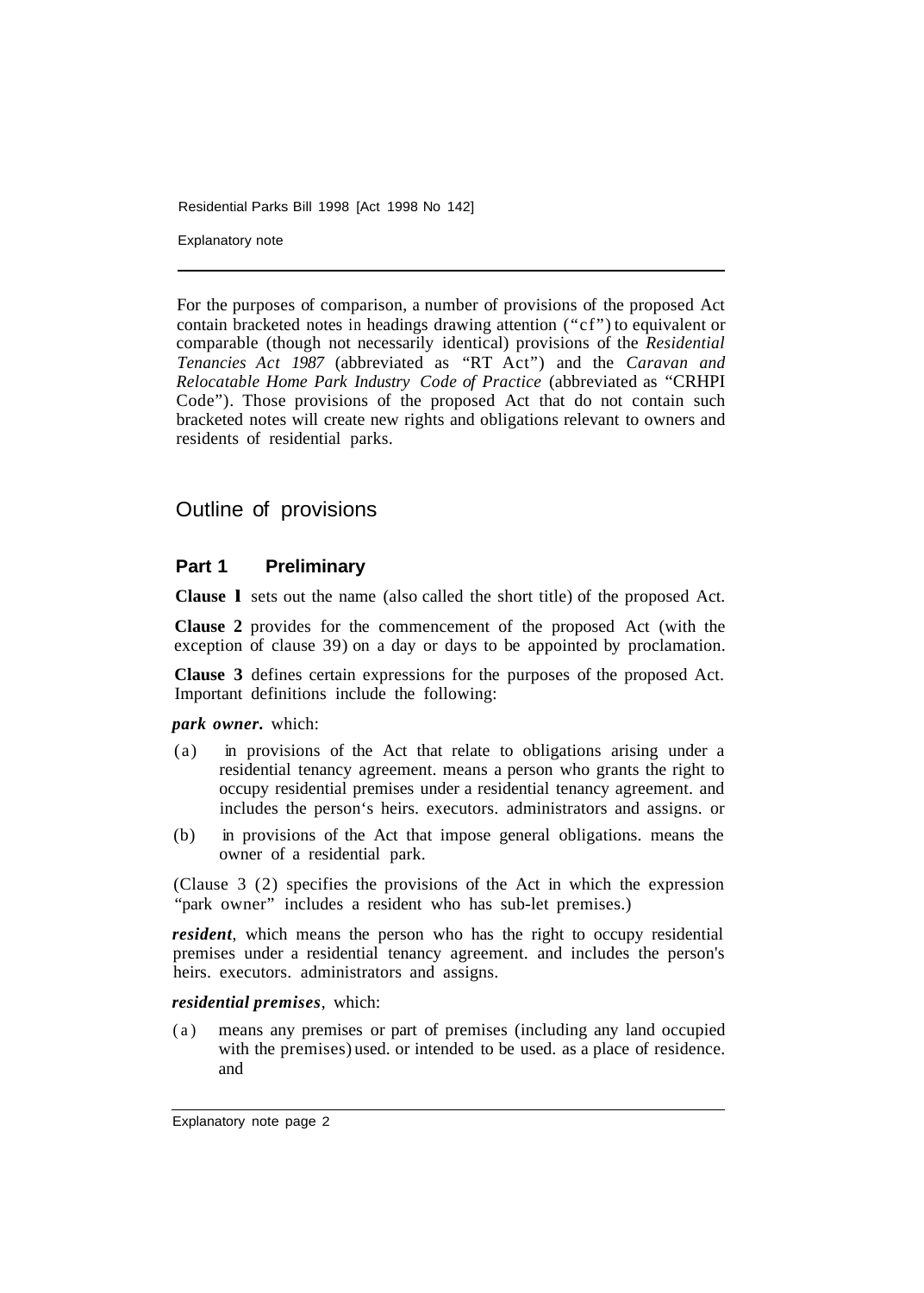Explanatory note

(b) includes a residential site on which a moveable dwelling is situated, or intended to be situated or both a moveable dwelling and a residential site, if the moveable dwelling is used or intended to be used as a place of residence.

*residential site*, which means a site within a residential park that is used, or is intended to be used, for the installation of a moveable dwelling.

*residential site agreement*, which means a particular type of residential tenancy agreement under which:

- (a) the park owner grants to the resident a right to install. on a residential site. a relocatable home, or a registrable moveable dwelling with a rigid annexe attached to it (being a relocatable home or registrable moveable dwelling owned by the resident), and a right to use the home or dwelling as a residence. and
- (b) the resident occupies the premises as the person's principal place of residence. and
- (c) in the case of an agreement entered into after the commencement of the proposed Act. the resident has the approval of the park owner or park manager to occupy the premises as the person's principal place of residence.

but does not include agreements in relation to certain land within a Crown reserve. or in relation to land reserved or dedicated under the *National Parks and Wildlife Act 1974.* 

*residential tenancy agreement*, which means any agreement under which a person grants to another person for value a right of occupation of residential premises for the purpose of use as a residence:

- (a) whether or not the right is a right of exclusive occupation. and
- (b) whether the agreement is express or implied. and
- (c) whether the agreement is oral or in writing. or partly oral and partly in writing.

and includes such an agreement granting the right to occupy residential premises together with the letting of goods.

**Clause 4** provides that the notes in the text of the Act do not form part of the Act.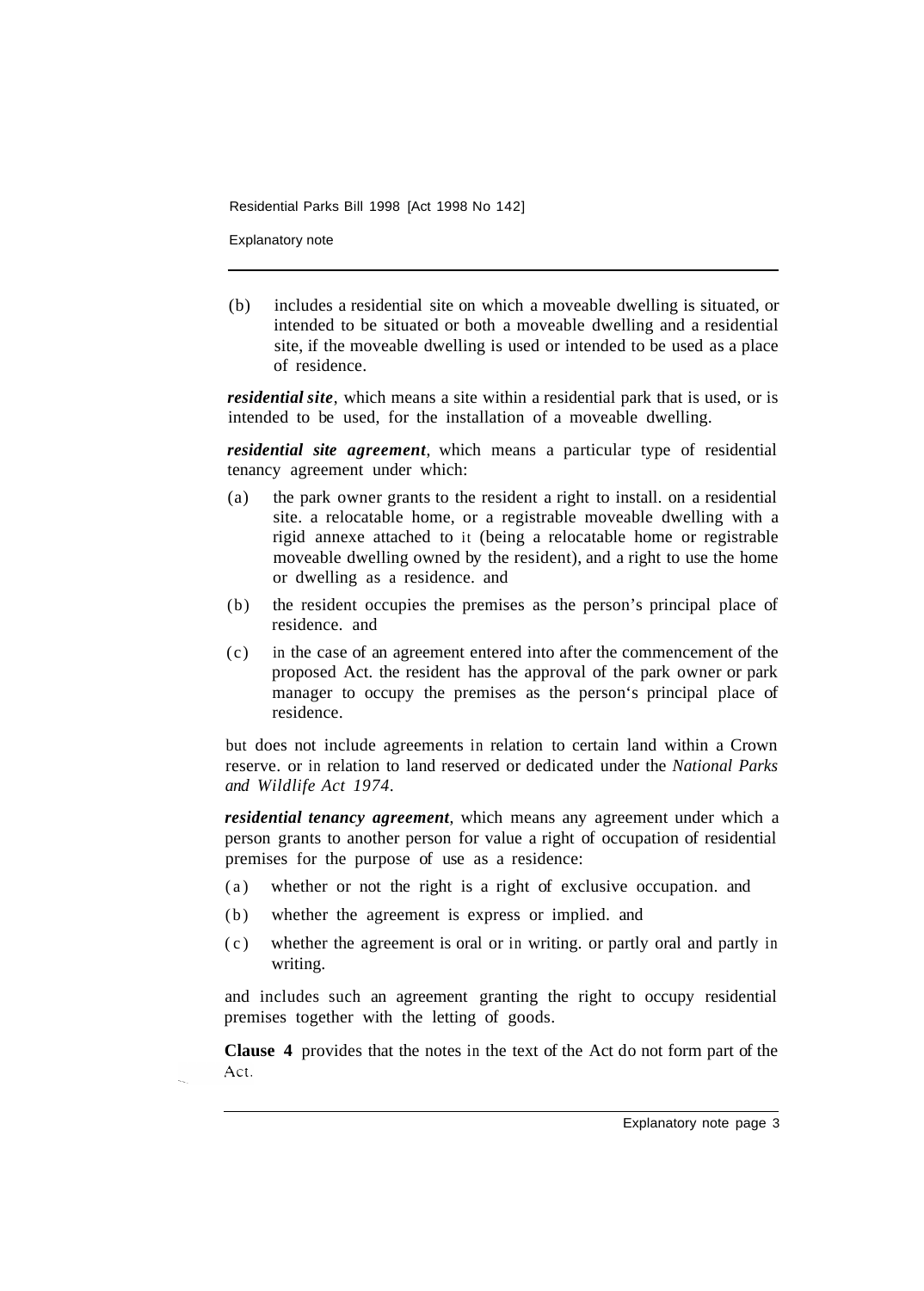Explanatory note

#### **Part 2 Application of Act**

**Clause 5** provides that the proposed Act applies to residential tenancy agreements under which the residential premises consist of a residential site, or a moveable dwelling on a residential site, where the resident occupies the premises on a permanent basis. The proposed Act applies to agreements made before or after the commencement of the clause. (Schedule l to the proposed Act specifically preserves certain arrangements in place under the *Residential Tenancies Act 1987.* Schedule 1 to the proposed Act also states that the Act applies. with the limitations set out in Parts  $\hat{1}$  and 2 of Schedule 2 to the *Residential Tenancies Act 1987,* to oral, written and partly oral and partly written agreements made before the commencement of that Act.)

**Clause 6** sets out certain residential tenancy agreements to which the proposed Act will not apply. including tenancies arising under a contract of sale or purchase or a mortgage or from the fact that a person is the owner of a company title property. or if the resident is a boarder or lodger, or agreements to let holiday premises. Certain kinds of premises are also excluded from the operation of the proposed Act. including premises protected under the *Landlord and Tenant (Amendment) Act 1948.* hotels, motels, educational institutions. hospitals. nursing homes and clubs.

**Clause 7** states that the proposed Act binds the Crown.

#### **Part 3 Residential tenancy agreements relating to residential parks**

**Clause 8** enables a standard form or forms of residential tenancy agreement to be prescribed by the regulations. The standard form may set out terms included in a residential tenancy agreement by the proposed Act and is to include a condition report.

**Clause 9** requires every residential tenancy agreement to be in or to the effect of the standard form. if a form is prescribed by the regulations. and provides that the agreement is void to the extent to which it is not in the standard form. The terms contained in the standard form are not to be varied and. to the extent that they are so varied. are taken not to have been varied. The right to occupy residential premises is not removed by the clause even though some of the agreement may be void.

**Clause 10** allows additional terms to be inserted in the standard form if they do not contravene the proposed Act or any other Act and do not affect the operation of the terms contained in the standard form. Those additional terms are required to be in a separate and clearly labelled part of the standard form.

**Clause 11** makes a term of a residential tenancy agreement void to the extent to which the term is inconsistent with a term included in the agreement by the proposed Act.

Explanatory note page 4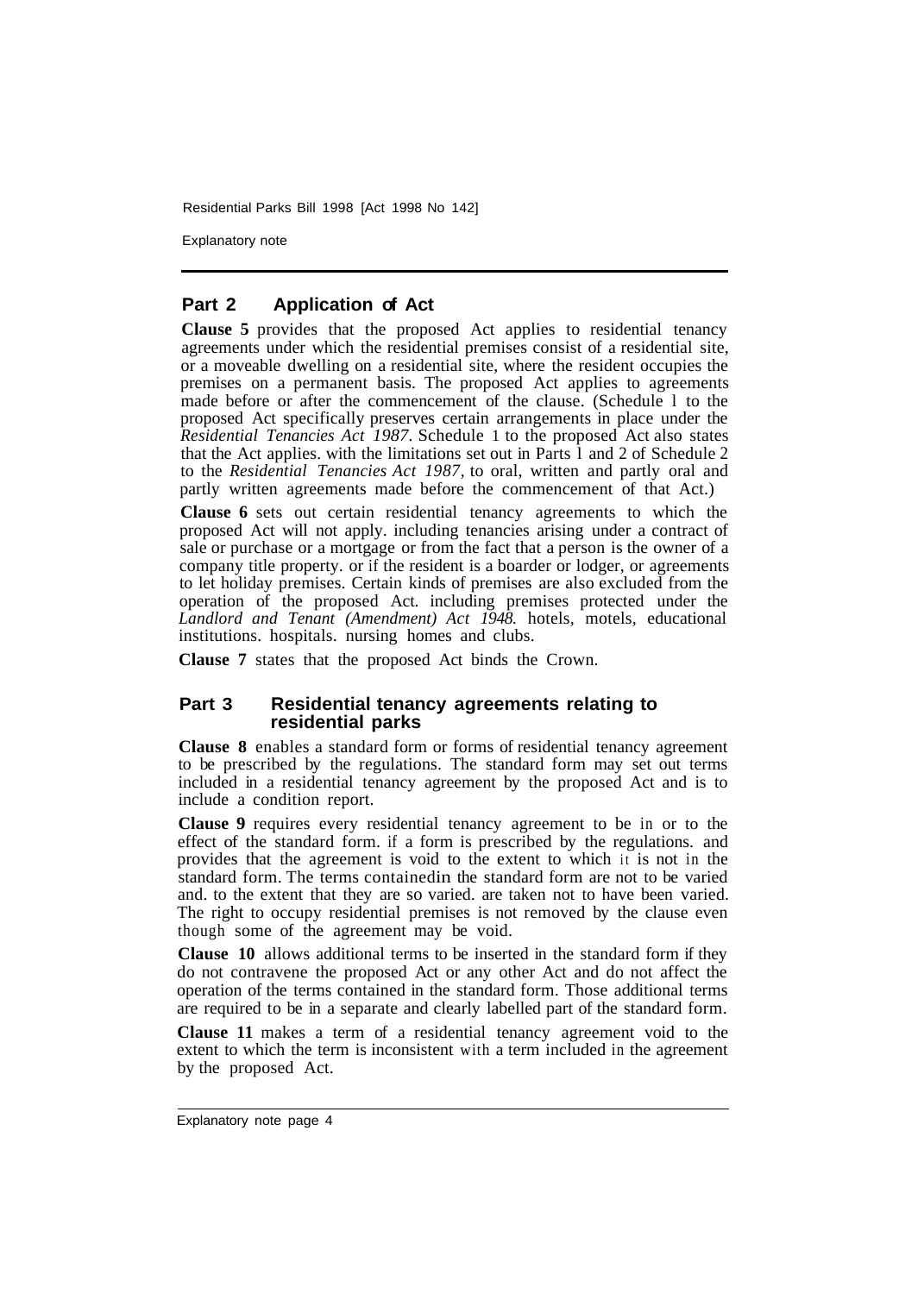Explanatory note

**Clause 12** makes the costs of preparation of a residential tenancy agreement payable in equal shares by the park owner and the resident. The clause also provides that a written statement of the costs of preparation of a residential tenancy agreement and any other charges is to be given to a prospective resident before he or she signs the residential tenancy agreement. If the written statement is not given, the park owner is guilty of an offence. Regulations may be made prescribing the maximum amount payable by a resident for the cost of preparation and other charges.

**Clause 13** enables a residential tenancy agreement, signed by the resident but not by the park owner, to have effect as if the agreement had been signed by the park owner, where the park owner or a person on behalf of the park owner accepts rent without reservation or performs any act of part performance of the agreement.

**Clause 14** provides for the continuation of a residential site agreement that creates a tenancy for a fixed term. that has continued after the time it should have terminated and that has no provision in its terms for continuation. The clause also provides for the continuation of a residential tenancy agreement that creates a tenancy for a fixed term. that has continued after the time it should have terminated (where notice of termination has not been given) and that has no provision in its terms for continuation. Each such agreement will continue as a periodic tenancy on the same terms.

**Clause 15** applies the rules of law relating to mitigation of loss or damage on breach of a contract to a breach of a residential tenancy agreement. The intention of this clause is to resolve any doubt as to whether the rules apply to a residential tenancy agreement.

**Clause 16** enables a park owner or a resident under a residential tenancy agreement to apply to the Residential Tenancies Tribunal, or the proposed Residential Tribunal. (the *Tribunal)* in the event of a breach of the agreement or a dispute under the agreement. The clause also enables the Tribunal to make orders (including orders to require the performance of the agreement or to restrain a breach of the agreement. orders to perform work. orders as to payment of rent to the Tribunal and orders as to compensation).

#### **Part 4 Rights and obligations of park owners and residents**

#### **Division 1 Rights and obligations**

**Clause 17** makes it a term of every residential tenancy agreement that the park owner must give each resident a copy of the agreement at the time it is signed by the resident and a copy of the fully executed agreement as soon as is reasonably practicable.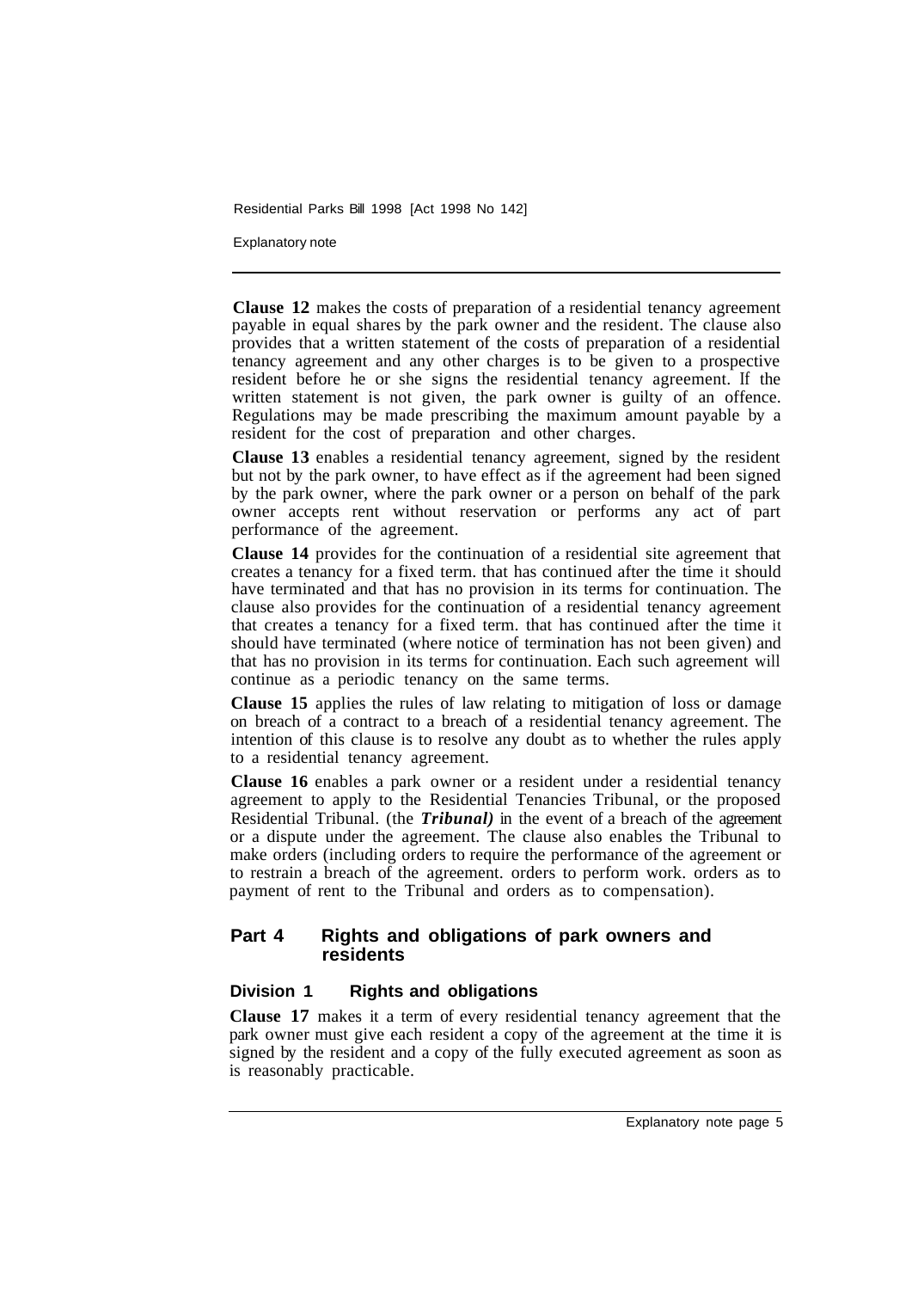Explanatory note

**Clause 18** makes it a term of every residential tenancy agreement that the park owner warrants that there is no legal impediment, of which the park owner is or ought to be aware, to occupation of the residential premises as a residence for the period of the tenancy.

**Clause 19** makes it a term of every residential tenancy agreement that the resident must have vacant possession of the residential premises (other than premises to which the resident does not have a right of exclusive occupation) on the day on which the resident is entitled to occupy those premises under the agreement.

**Clause 20** sets out, as a term of every residential tenancy agreement, the rights of the resident to quiet enjoyment and occupation of the residential premises. The resident is entitled to quiet enjoyment of the residential premises and to occupation of the premises not interrupted by the park owner. The park owner's obligation is not to interfere or cause or permit any interference with the reasonable peace. comfort or privacy of the resident or with the proposed use and enjoyment of the residential park by the other residents of the park. The clause makes it an offence for a park owner or a park manager to contravene or fail to comply with the clause.

**Clause 21** makes it a term of every residential tenancy agreement that the resident must not use the residential premises for any illegal purpose. must not cause or permit a nuisance and must not cause or permit any interference with the reasonable peace, comfort or privacy of neighbours and others lawfully in the residential park.

**Clause 22** sets out. as a term of every residential tenancy agreement. the circumstances in which a park owner. the park manager or any other person authorised in writing by the park owner may enter residential premises that consist of a moveable dwelling (that is not owned by the resident) and a residential site. The circumstances include emergencies. inspection on 7 days' notice. inspection for the purpose of repairs on 2 days' notice. to show the premises to prospective purchasers. mortgagees or residents. or at any time with the resident's consent. Entry is to be between 8.00 am and 8.00 pm on days other than Sundays or public holidays. The clause makes it an offence for a person to enter residential premises except as permitted by the clause.

**Clause 23** makes a similar provision in respect of residential premises that consist of a residential site only.

**Clause 24** makes it a term of every residential tenancy agreement that the park owner must provide residential premises. and everything provided with the premises. in a reasonable state of cleanliness. and fit for habitation and must provide and maintain the residential premises in a reasonable state of repair.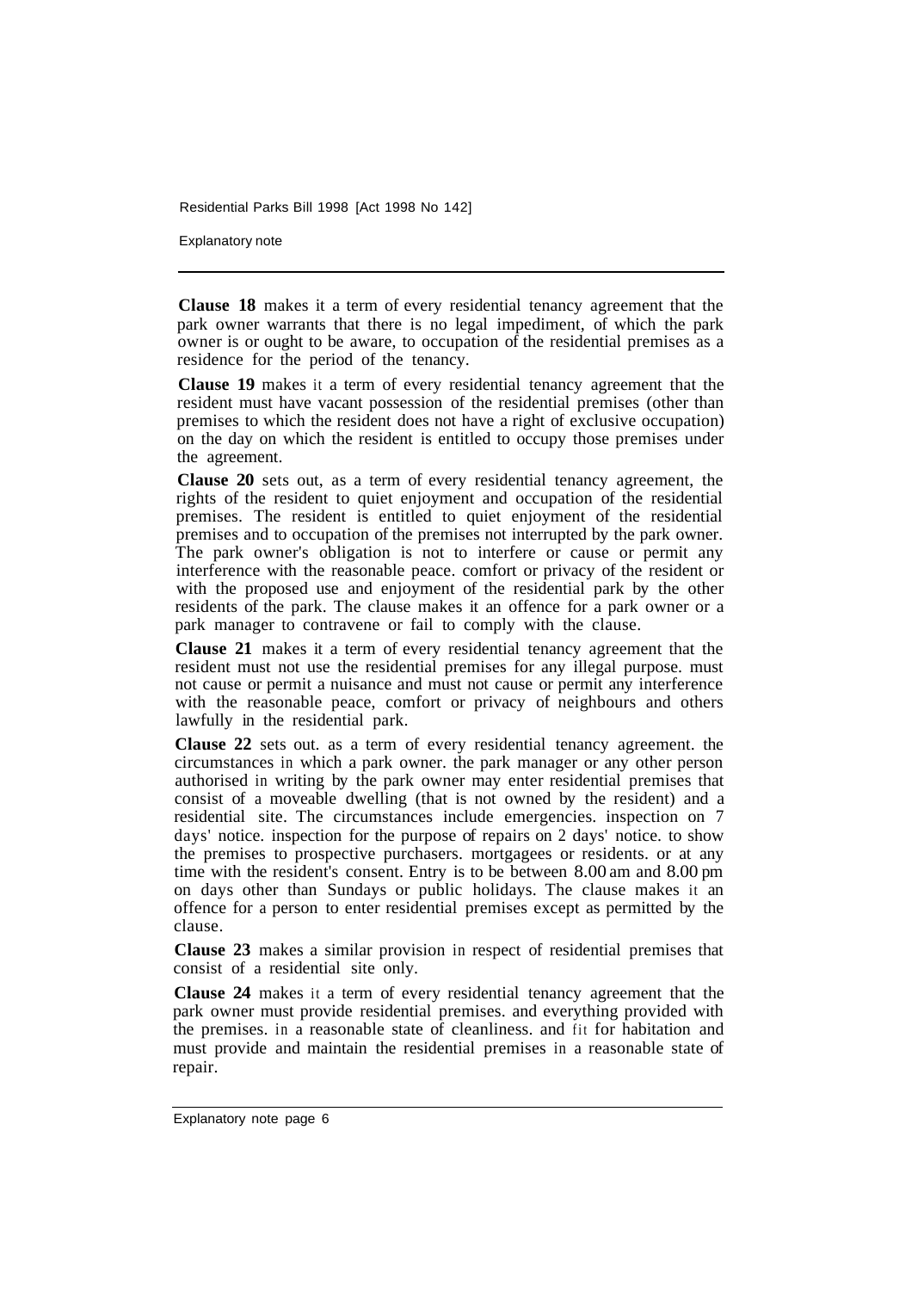Explanatory note

**Clause 25** sets out, as a term of every residential tenancy agreement, the resident's obligations with respect to the maintenance of the residential premises. The resident is to keep the premises in a reasonable state of cleanliness, is to notify the park owner of any damage. is not intentionally or negligently to cause any damage to the premises and, at the termination of the tenancy. is to leave the premises as nearly as possible in the same condition, fair wear and tear excepted, as set out in any condition report forming part of the residential tenancy agreement.

**Clause 26** sets out. as a term of every residential tenancy agreement, the resident's obligations with respect to the affixing of fixtures and the making of other alterations to the residential premises. A resident must not affix or remove a fixture or make any renovation, alteration or addition to premises except with the park owner's written consent, which must not be unreasonably withheld or refused. If damage is caused by removing a fixture, the resident must. at the park owner's request. repair the damage or compensate the park owner for the park owner's reasonable expenses in repairing the damage. A park owner who does not consent to the removal of a resident's fixture must compensate the resident for its value.

**Clause 27** makes it a term of every residential tenancy agreement under which the residential premises consist of a residential site on which the resident has installed his or her own moveable dwelling that the resident will not make any alteration or addition to the moveable dwelling that is visible from the outside of the moveable dwelling without first obtaining the consent of the park owner. The park owner may not unreasonably refuse consent. The clause makes provision for the Tribunal to consider the reasonableness of a park owner's refusal of consent.

**Clause 28** makes it a term of every residential tenancy agreement that the park owner must reimburse the resident for any reasonable costs (up to \$500 or such other amount as may be prescribed by the regulations) incurred by the resident in making urgent repairs to the residential premises. This term is subject. among other things. to the need for repairs having arisen otherwise than as a result of a breach of the agreement by the resident and the repairs being carried out. where appropriate, by licensed or properly qualified persons.

**Clause 29** makes it a term of every residential tenancy agreement under which the residential premises consist of a moveable dwelling and a residential site that the park owner must provide and maintain locks or other security devices necessary to ensure that the residential premises are reasonably secure and that neither the park owner nor the resident must alter. remove or add any lock or other security device. except with reasonable excuse or the consent of the other party. It is also a term that a copy of the key or any other opening device or information required to open a lock or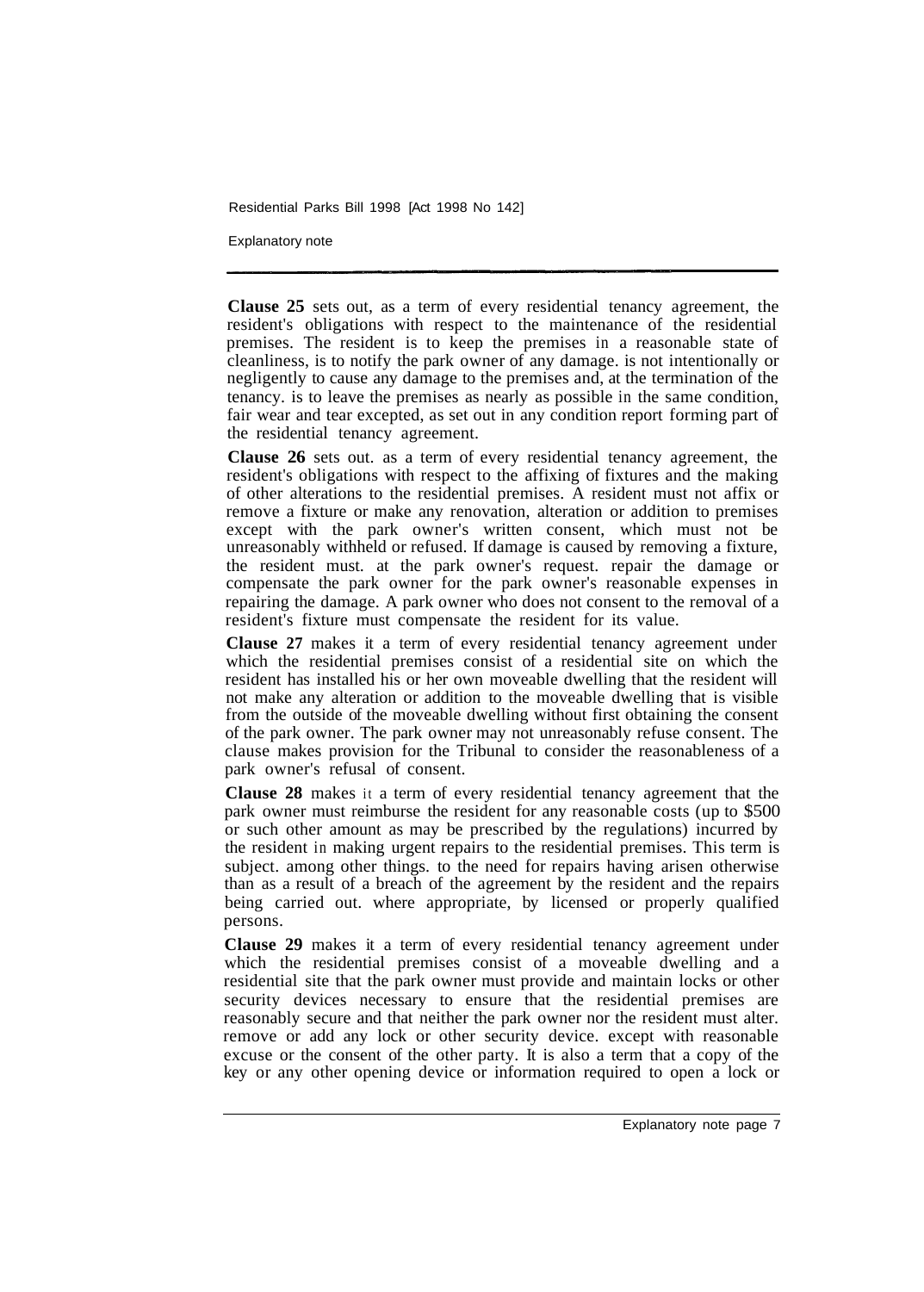Explanatory note

other security device altered, removed or added by a park owner or resident is to be given to the other party unless the party consents to not being given a copy or the Tribunal authorises a copy not to be given. The clause makes it an offence to alter, remove or add any lock or other security device without consent or reasonable excuse. The clause enables the Tribunal to make certain orders with respect to locks and other security devices.

**Clause 30** requires a park owner to give each resident of the park any keys or security pass necessary to access the premises.

**Clause 31** makes the resident vicariously responsible for any act or omission by a person who is lawfully on the residential premises, or who is in the residential park at the resident's invitation, that would have been a breach of the residential tenancy agreement if it had been an act or omission by the resident.

**Clause 32** provides that a resident under a residential tenancy agreement who is unable to deal with notices or other documents may appoint an agent for the purpose of receiving those notices or documents. The Tribunal or a park owner or park manager notified of such an appointment is required to give notices or documents to the agent and any notices or documents not given to the agent are taken not to have been given to the resident.

**Clause 33** imposes an obligation on a park owner and a new park owner to give the resident notice in writing of the name and residential address of the park owner or the new park owner. Notice of a change of name or address must be given to the resident not later than 14 days after a current park owner becomes aware of the change. The clause makes it a term of every residential tenancy agreement that a corporate resident must give notice of any change in its registered office.

#### **Division 2 Obligations to make certain payments**

**Clause 34** defines terms used in the proposed Division.

**Clause 35** makes it a term of every residential tenancy agreement that the resident must ,pay the rent on or before the day set out in the agreement.

**Clause 36** makes it a term of every residential tenancy agreement that the park owner must pay certain statutory charges and costs relating to the residential premises.

**Clause 37** provides for the resident under a residential tenancy agreement to agree to pay all electricity charges in connection with the residential premises if the metering of sites. and the charging and billing for electricity. is conducted in accordance with the *Code of Practice for Electricity Supply to Long-term Residents of Caravan Parks* prepared by the Department of Energy or any other document prescribed by the regulations.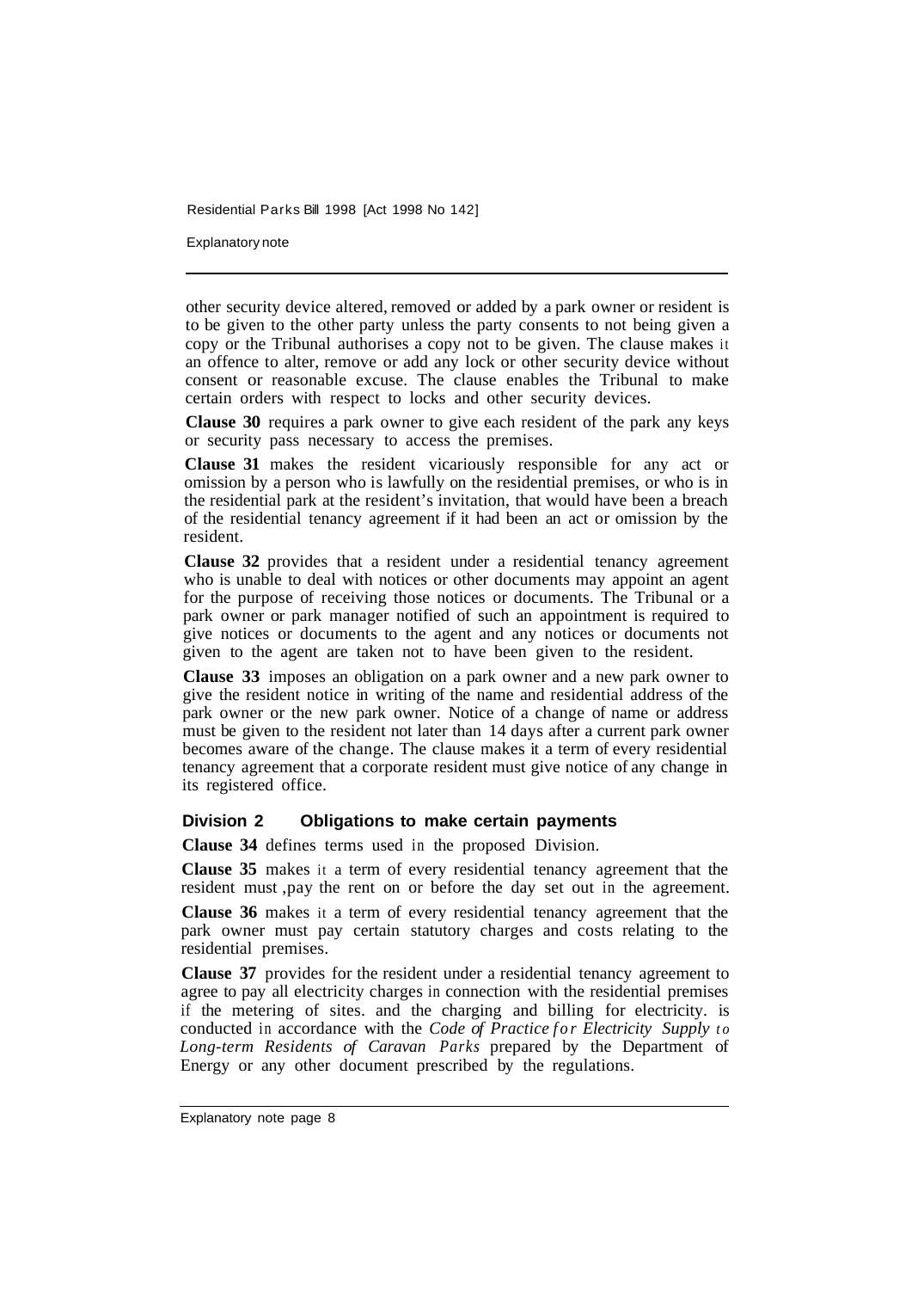Explanatory note

**Clause 38** provides for the resident under a residential tenancy agreement to agree to pay certain water consumption charges. The proposed clause will cease to have effect on 1 January 2000.

**Clause 39** requires the resident under a residential tenancy agreement to pay certain water consumption charges in connection with the residential premises. The proposed clause will commence on l January 2000.

**Clause 40** provides that any amount paid by a resident by way of rent is to be applied to rent arrears or rent in advance and not to any other outstanding charges payable by the resident. The clause also makes it clear that any obligation to pay a charge under the proposed Act is separate from the obligation to pay rent under the residential tenancy agreement.

#### **Division 3 Change of park owner or resident**

**Clause 41** makes it a term of every residential tenancy agreement that the resident may. with the park owner's consent, assign the resident's interest or sub-let the residential premises. The consent of the park owner in respect of certain residential site agreements must not be unreasonably withheld or refused and the park owner may not make any charge for giving such consent, other than for reasonable expenses.

**Clause 42** provides for attornment on the sale of residential premises. Attornment is an acknowledgment by the resident of the purchaser as park owner.

**Clause 43** enables a person who is not a resident under a residential tenancy agreement to apply to the Tribunal to be recognised as a resident under a residential tenancy agreement in the event of the death or absence of the resident. Such a person may also apply to be joined as a party to proceedings. The Tribunal may recognise the person as a resident under the agreement or may vest a tenancy in the person on the terms and conditions that applied under the previous residential tenancy agreement and are appropriate.

#### **Part 5 Rents**

#### **Division 1 General matters**

**Clause 44** makes it an offence to require or receive from a resident or a prospective resident a reservation fee. except in accordance with the regulations.

**Clause 45** makes it an offence for a person to require or receive any consideration in relation to entering into. renewing. extending or continuing a residential tenancy agreement. other than rent. a rental bond and such fees or other amounts as may be prescribed by the regulations.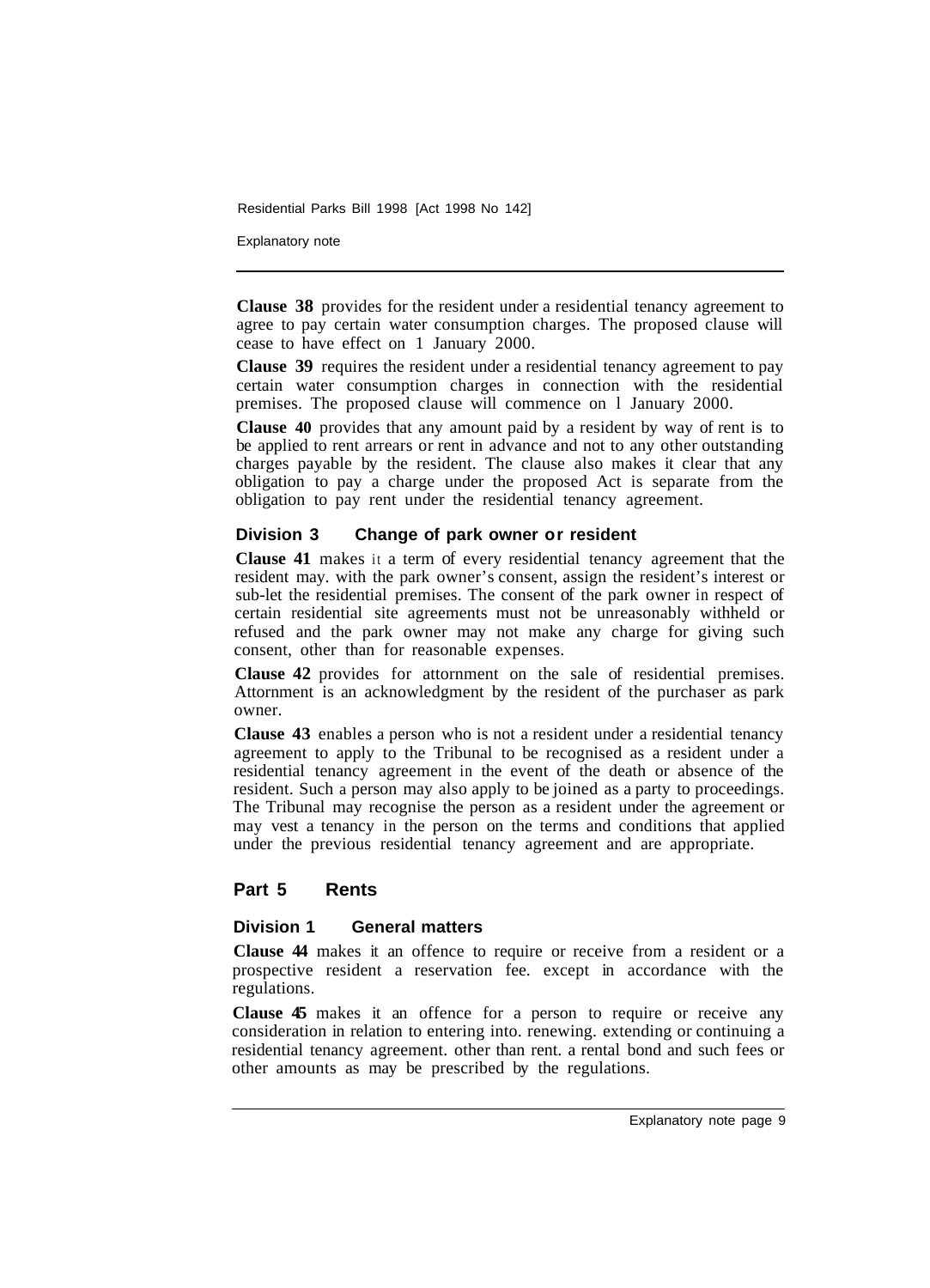Explanatory note

**Clause 46** makes it an offence to require rent in advance of more than 2 weeks (if the rent is \$300 per week or less) or 4 weeks (if the rent is more than \$300 per week) under a residential tenancy agreement. The clause also makes it an offence to require rent to be paid before the end of any period for which rent is paid up to.

**Clause 47** makes it an offence to require a post-dated cheque or other post-dated negotiable instrument in payment of rent or any other amount under a residential tenancy agreement.

**Clause 48** provides that rent receipts containing certain particulars must be issued. A receipt is not required if rent is paid into an account at a bank, building society, credit union or other similar body.

**Clause 49** requires the park owner or the park manager to keep a record of rent received for a period of not less than 12 months after receipt of the rent. It also makes it an offence knowingly to make a false entry in such a record.

**Clause 50** renders void terms of residential tenancy agreements that operate to increase the rent. make all rent payable or impose a penalty in the event of a breach of the agreement or of any Act by a resident.

**Clause 51** nullifies the effect of any term of a residential tenancy agreement that purports to charge a higher rent. to be reduced on compliance with the agreement. than is actually intended to be paid by the resident.

#### **Division 2 Rent increases and excessive rents**

**Clause 52** provides that the Division applies to a rent increase even if it is provided for in a residential tenancy agreement.

**Clause 53** provides that the rent payable under a residential tenancy agreement must not be increased without 60 days' notice. A park owner may not increase rent under a fixed term residential tenancy agreement during the currency of the term unless provision for the increase is made in the agreement. An agreement may only include one method-of calculating such an increase. The effect of giving a notice is to vary the agreement as from the day the rent increase takes effect. The proposed clause makes it an offence to contravene or fail to comply with the clause.

**Clause 54** empowers the Tribunal to make orders refunding overpaid rent when a rent increase was not properly notified to the resident.

**Clause 53** gives a resident the right to apply to the Tribunal. not later than 30 days after being given notice of a rent increase. for an order declaring that the rent increase is excessive.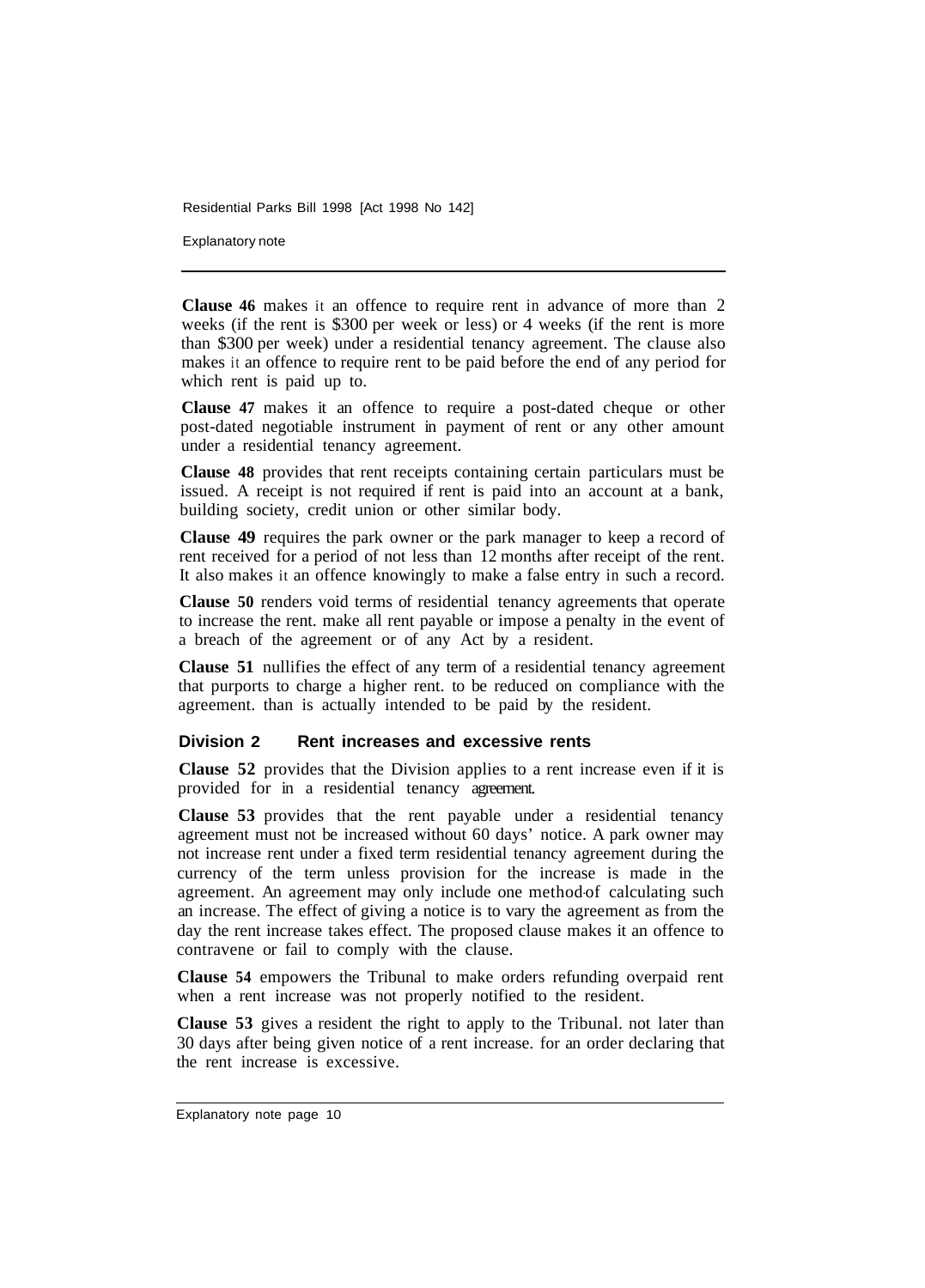Explanatory note

**Clause 56** gives a resident the right to apply to the Tribunal for an order declaring that rent is excessive where goods, services or facilities provided with the residential premises have been reduced or withdrawn. Applications under this clause and clause 55 may be made in relation to a residential tenancy agreement or a proposed residential tenancy agreement for residential premises already occupied by the resident.

**Clause 57** sets out the matters that the Tribunal may have regard to in determining whether a rent increase or rent is excessive, including the general market level of rents for comparable premises. the value of the residential premises, outgoings, work done by the resident and other matters.

**Clause 58** provides that, if the Tribunal determines that a rent increase or rent is excessive, it may make an order that the rent not exceed a specified amount. Such an order has effect for one year or any shorter period specified in the order and binds only the parties to the residential tenancy agreement or proposed residential tenancy agreement.

**Clause 59** enables the Tribunal to declare agreements that let fittings or goods in connection with residential premises to be part of the residential tenancy agreement for the purposes of making a rent order.

**Clause 60** enables the Tribunal to make an interim order having the effect of suspending payment of a rent increase or rent where an application is made to the Tribunal for an order that a rent increase or rent is excessive.

**Clause 61** makes it an offence to demand. require or receive any rent in excess of the amount specified in an order made by the Tribunal.

#### **Part 6 Park rules for residential parks**

**Clause 62** empowers a park owner to make park rules relating to the use. enjoyment. control and management of the residential park.

**Clause 63** provides that park rules in force in relation to a residential park form part of every residential tenancy agreement in relation to premises in that park.

**Clause 64** provides for the amendment of park rules.

**Clause 65** makes it a term of every residential tenancy agreement that the park owner must take all reasonable steps to ensure that the other residents comply with their obligations under the park rules.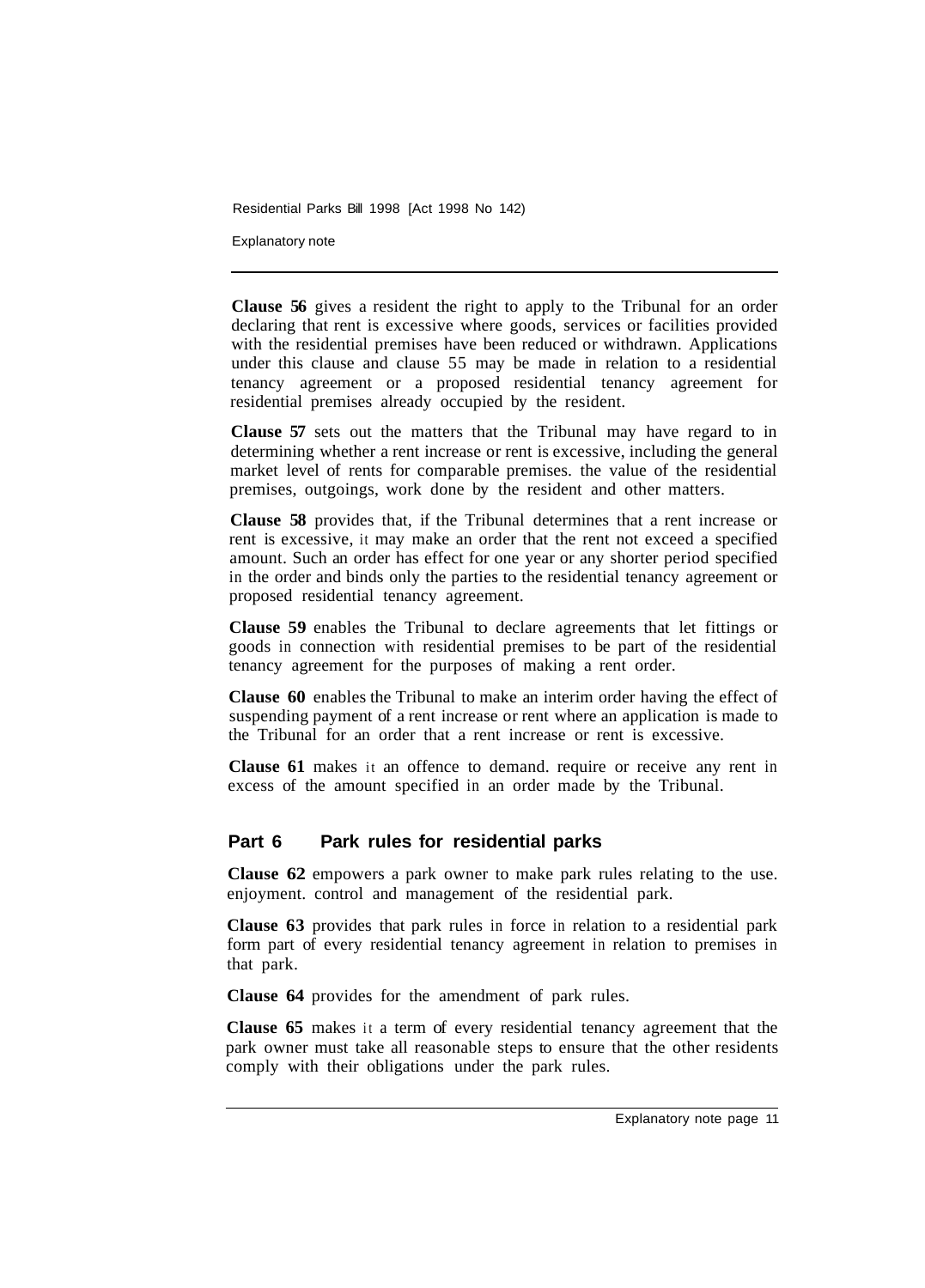Explanatory note

#### **Part 7 Community aspects of residential park living**

**Clause 66** requires certain park owners to convene a Park Liaison Committee. the functions of which include assisting in the preparation and observance of park rules. assisting in the resolution of disputes about facilities within the residential park for the payment of rent, assisting in the development of proposals for individual mail facilities and assisting in the development of standards of behaviour expected from the owner and manager of the residential park and from residents.

**Clause 67** prevents the owner or manager of a residential park from restricting the right of a resident of the park to participate in organisations of residents.

**Clause 68** imposes an obligation on a park owner to install a notice board in the park and to refrain from interfering with the rights of residents to read the notices on the board or to place notices on the board.

**Clause 69** protects the right of a resident of a residential park to purchase goods and services from any person. including any tradesperson. of his or her choice.

**Clause 70** provides that a residential tenancy agreement may create standards of residential site preservation or residential site landscaping.

#### **Part 8 Rights of prospective and other residents of residential parks to be provided with information**

**Clause 71** prohibits the owner or manager of a residential park from restricting a person's right to seek independent advice before entering into a residential tenancy agreement.

**Clause 72** imposes an obligation on a park owner to provide a prospective resident with a list of questions set out in the proposed section, that relate to the rights and obligations of the resident. and with answers to those questions.

**Clause 73** imposes an obligation on a park owner to inform a resident of any arrangements applicable to the resident's occupation of the park. and of any restrictions of which the park owner is aware that apply or may apply to the resident's or park owner's use of the residential site or the residential park.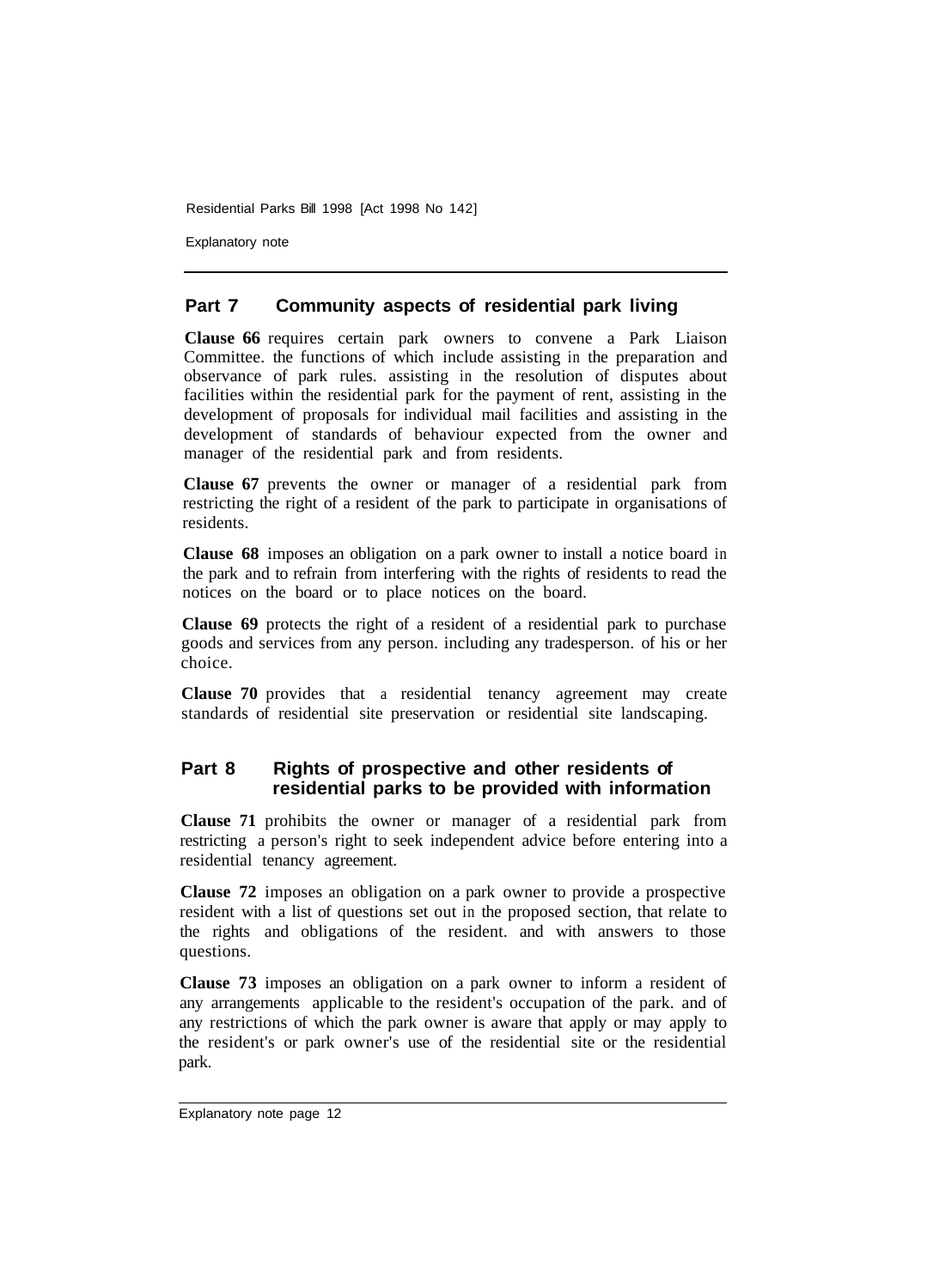Explanatory note

#### **Part 9 Mail facilities**

**Clause 74** imposes an obligation on a park owner to install and maintain separate mail facilities for each residential site, if a majority of residents request such facilities.

**Clause 75** provides for residents to pay for the cost of installing mail facilities for their sites, but prevents the park owner from demanding further money to cover those costs from residents who later occupy the same sites.

**Clause 76** establishes the right of a resident to use mail facilities installed for the site occupied by the resident.

**Clause 77** provides for the security of mail facilities.

**Clause 78** empowers the Tribunal to make orders relating to mail facilities.

#### **Part 10 Sale of moveable dwellings and manufactured homes**

#### **Division 1 Sale of moveable dwellings in residential parks**

**Clause 79** provides that it is a term of every residential tenancy agreement that the resident is entitled to sell the moveable dwelling installed on the residential site to which the agreement relates while the dwelling is in place on the site. unless the park owner and the resident agree in the residential tenancy agreement that on-site sales are prohibited. (The clause does not apply to residential tenancy agreements that relate to land within a Crown reserve. or land reserved or dedicated under the *National Parks and Wildlife Act 1974.)* 

**Clause 80** makes provision relating to the on-site sale of moveable dwellings. including requiring the resident to inform the park owner before displaying any "for sale" sign.

**Clause 81** prevents a park owner from interfering with the on-site sale of a moveable dwelling otherwise than by enforcing restrictions that the resident has agreed to.

**Clause 82** provides that a park owner may act as an agent in an on-site sale. and may receive a commission if the moveable dwelling is sold.

**Clause 83** prohibits the charging of any premium for an agreement that a moveable dwelling will remain on a residential site after it is sold.

**Clause 84** empowers the Tribunal to make orders to resolve disputes concerning on-site sales of moveable dwellings. including disputes relating to any commission payable to the park owner.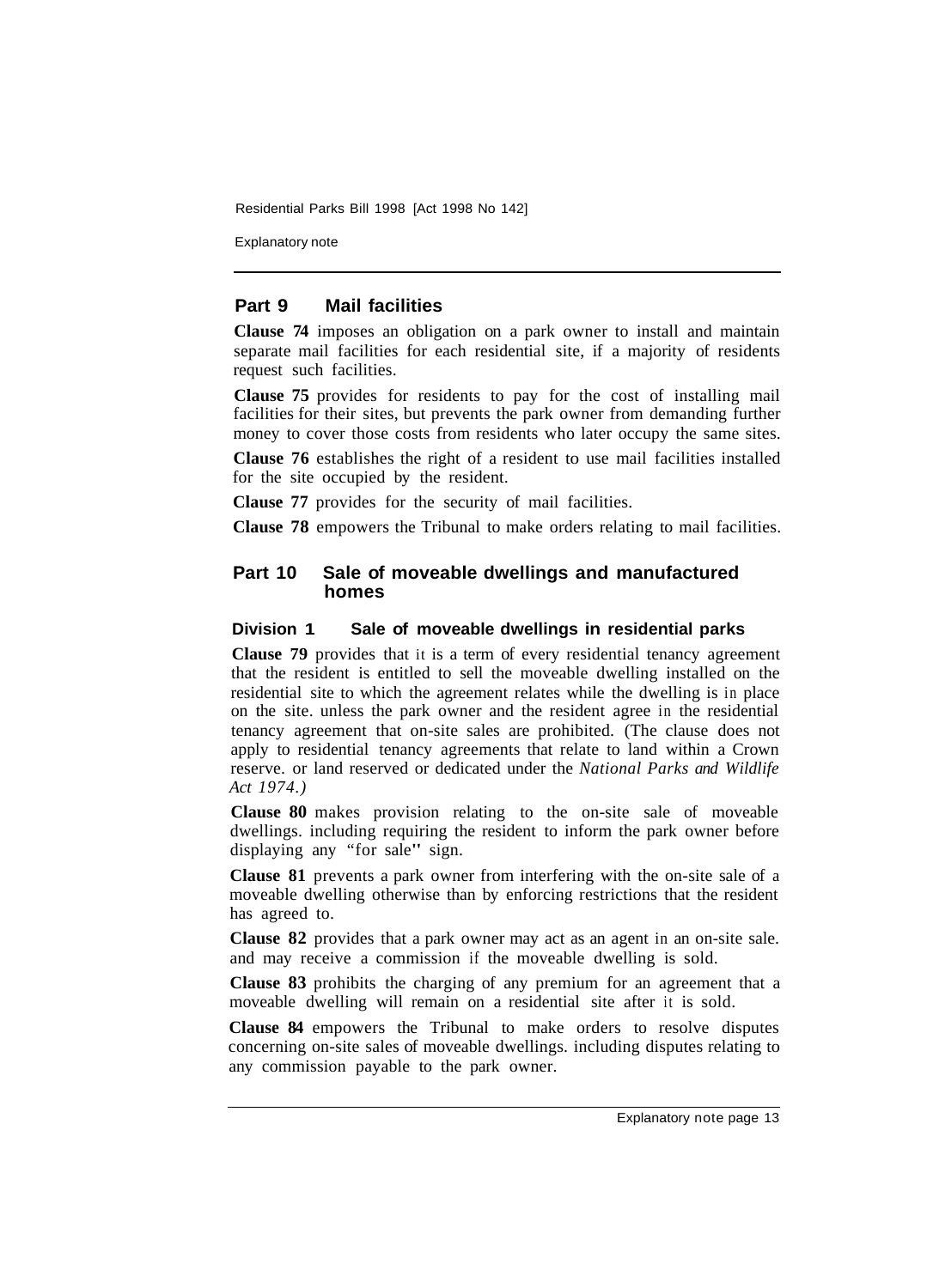Explanatory note

#### **Division 2 Sale of manufactured homes off-site**

**Clause 85** creates a cooling-off period during which the purchaser can rescind any contract for the sale of a manufactured home that includes a provision relating to the installation of that manufactured home on a residential site under a residential tenancy agreement.

#### **Part 11 Dispute resolution**

**Clause 86** requires a park owner to convene a Park Disputes Committee for the residential park, the functions of which are to hear and mediate disputes arising in the residential park and to consider any matters referred by the Tribunal for alternative dispute resolution.

**Clause 87** provides for the making of applications to a Park Disputes Committee relating to certain disputes concerning park rules.

**Clause 88** provides for the making of an application to the Tribunal to reconsider certain disputes relating to park rules that the Park Disputes Committee has considered or failed to consider.

**Clause 89** empowers the Tribunal to refer certain matters concerning residential parks for alternative dispute resolution.

**Clause 90** applies a privilege with respect to defamation to alternative dispute resolution and documents or other material relating to alternative dispute resolution under the proposed Part.

**Clause 91** imposes obligations of secrecy with respect to alternative dispute resolution under the proposed Part.

**Clause 92** exonerates persons and bodies involved in alternative dispute resolution under the proposed Part from liability in respect of any matter or thing done or omitted to be done by the person or body.

#### **Part 12 Termination of residential tenancy agreements**

#### **Division 1 Termination generally**

**Clause 93** sets out the only circumstances in which a residential tenancy agreement terminates. These include the giving of a notice of termination followed by the delivery up of vacant possession of the residential premises or an order by the Tribunal terminating the agreement, the making of any other order by the Tribunal terminating the agreement. entitlement to possession of a person having superior title to that of the park owner. the taking of possession by a mortgagee. the abandonment of the premises by the resident and the delivering up of vacant possession of the premises by the resident. with the prior consent of the park owner.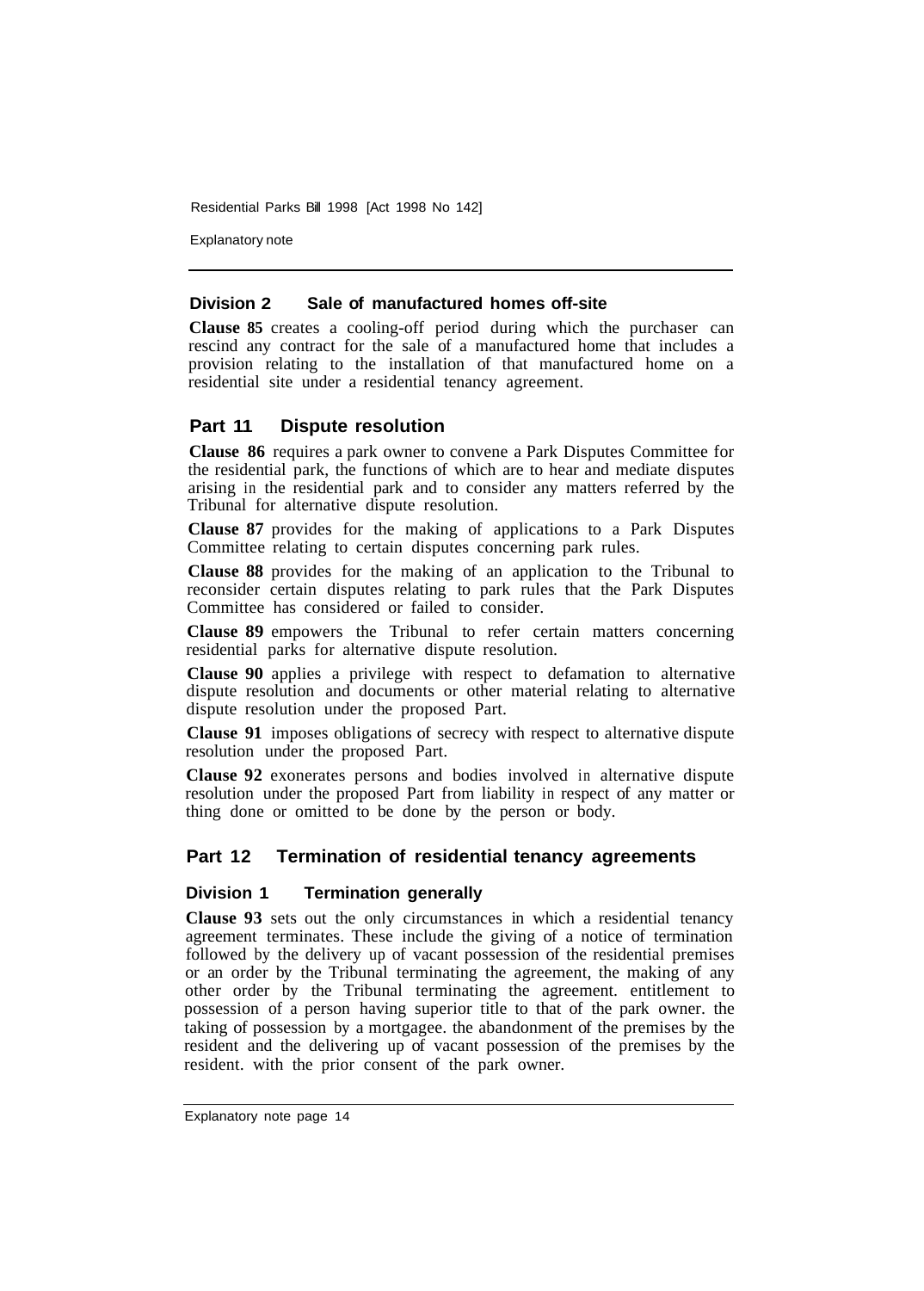Explanatory note

**Clause 94** states that rent accrues from day to day and on termination the appropriate amount is payable.

**Clause 95** states that a demand for or acceptance of rent by a park owner does not operate as a waiver of a breach of the residential tenancy agreement or notice of termination given by the park owner.

#### **Division 2 Grounds for termination of a residential site agreement**

**Clause 96** enables a park owner to give notice of termination of a residential site agreement on the ground that the resident is in breach of the agreement for non-payment of rent.

**Clause 97** enables a park owner to give notice of termination of a residential site agreement on the ground that the resident is in breach of the agreement because of the dilapidated condition of the dwelling installed on the residential site.

**Clause 98** enables a park owner to give notice of termination of a residential site agreement on the ground that the resident is in serious or persistent breach of some other aspect of the agreement.

**Clause 99** enables a park owner to give notice of termination of a residential site agreement on the ground that the park owner requires vacant possession to carry out repairs or upgrading that are required under another Act (such as the *Local Government Act 1993).* 

**Clause 100** enables a park owner to give notice of termination of a residential site agreement on the ground that the residential site is to be used for a purpose other than that of a residential site.

**Clause 101** enables a resident to give notice of termination of a residential site agreement without specifying any ground for the termination. The period of notice is not to be less than 30 days unless the park owner otherwise consents. The clause does not apply to a residential site agreement that creates a tenancy for a fixed term during the currency of the term.

**Clause 102** provides that. in the event of the residential premises being destroyed. rendered wholly or partly uninhabitable or ceasing to be lawfully usable. the rent is to abate and the park owner or the resident may give immediate notice of termination to the other party. A notice of termination of a residential site agreement that creates a tenancy for a fixed term may be given under the clause even though the term has not ended.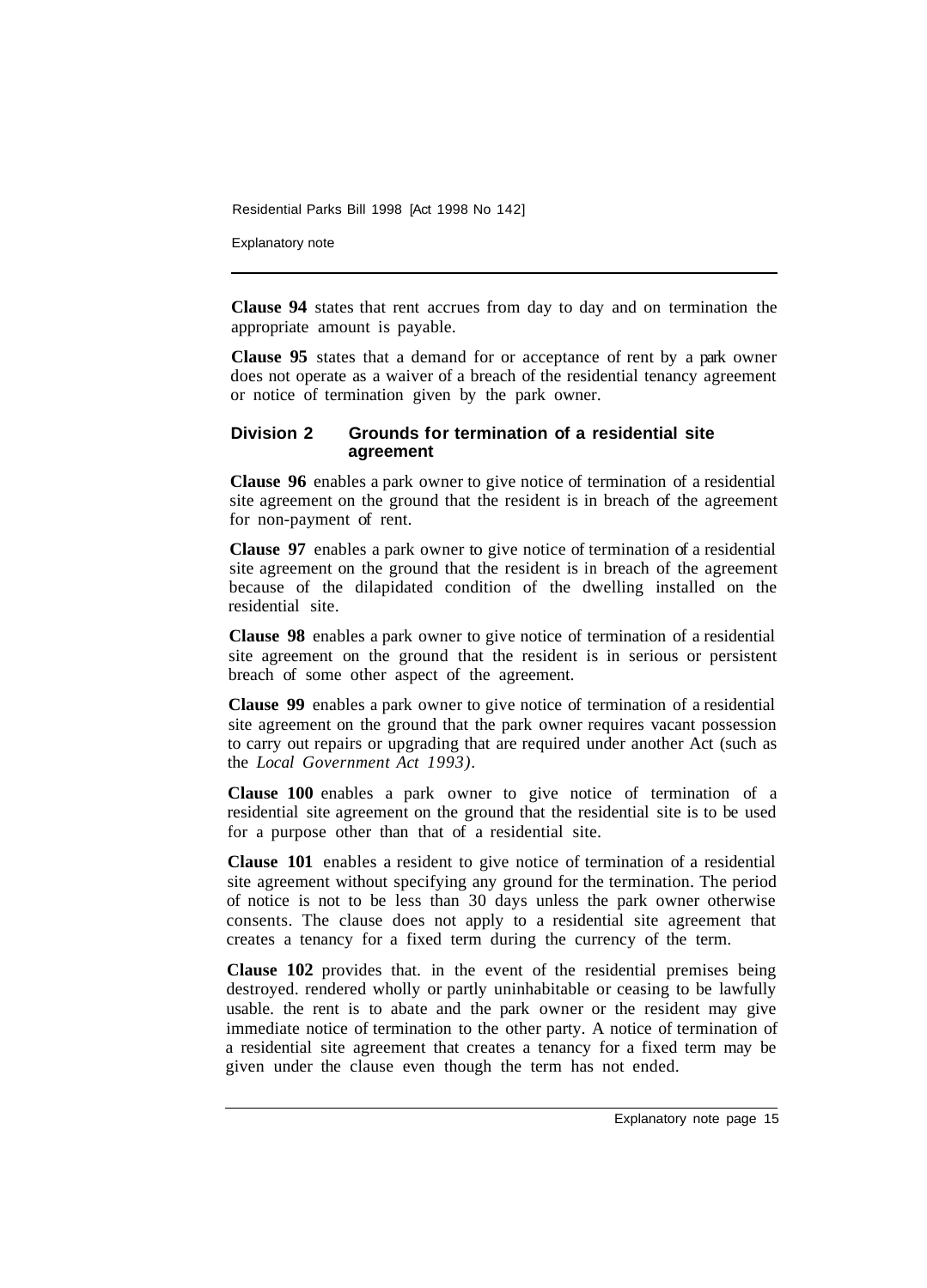Explanatorynote

#### **Division 3 Grounds for termination of a residential tenancy agreement that is not a residential site agreement**

The proposed Division provides for the termination of residential tenancy agreements other than residential site agreements.

**Clause 103** enables a park owner to give notice of termination of a residential tenancy agreement on the ground that the park owner has (after entering into the agreement) entered into a contract for the sale of the residential premises. The period of notice is not to be less than 30 days. The clause does not apply to a residential tenancy agreement that creates a tenancy for a fixed term during the currency of the term. The Tribunal is empowered under clause 112 to refuse to terminate an agreement if such a sale is not proceeding.

**Clause 104** enables a park owner or a resident to give notice of termination of a residential tenancy agreement on the ground that the other party has breached a term of the agreement. The period of notice is not to be less than 14 days. If the breach is a failure to pay rent, the rent must be unpaid for not less than 14 days before the notice is given.

**Clause 105** enables a park owner to give notice of termination of a residential tenancy agreement without specifying any ground for the termination. The period of notice is not to be less than 60 days. The clause does not apply to a residential tenancy agreement that creates a tenancy for a fixed term during the currency of the term.

**Clause 106** enables a resident to give notice of termination of a residential tenancy agreement without specifying any ground for the termination. The period of notice is not to be less than 21 days unless the park owner otherwise consents. The clause does not apply to a residential tenancy agreement that creates a tenancy for a fixed term during the currency of the term.

**Clause 107** enables a park owner or a resident to give notice of termination of a residential tenancy agreement that creates a tenancy for a fixed term during the currency of the term without specifying any ground for the termination. The period of notice is not to be less than 14 days or the period remaining until the end of the term. whichever results in the later day of termination.

**Clause 108** provides that. in the event of the residential premises being destroyed. rendered wholly or partly uninhabitable or ceasing to be lawfully usable. the rent is to abate and the park owner or the resident may give immediate notice of termination to the other party. A notice of termination of a residential tenancy agreement that creates a tenancy for a fixed term may be given under the clause even though the term has not ended.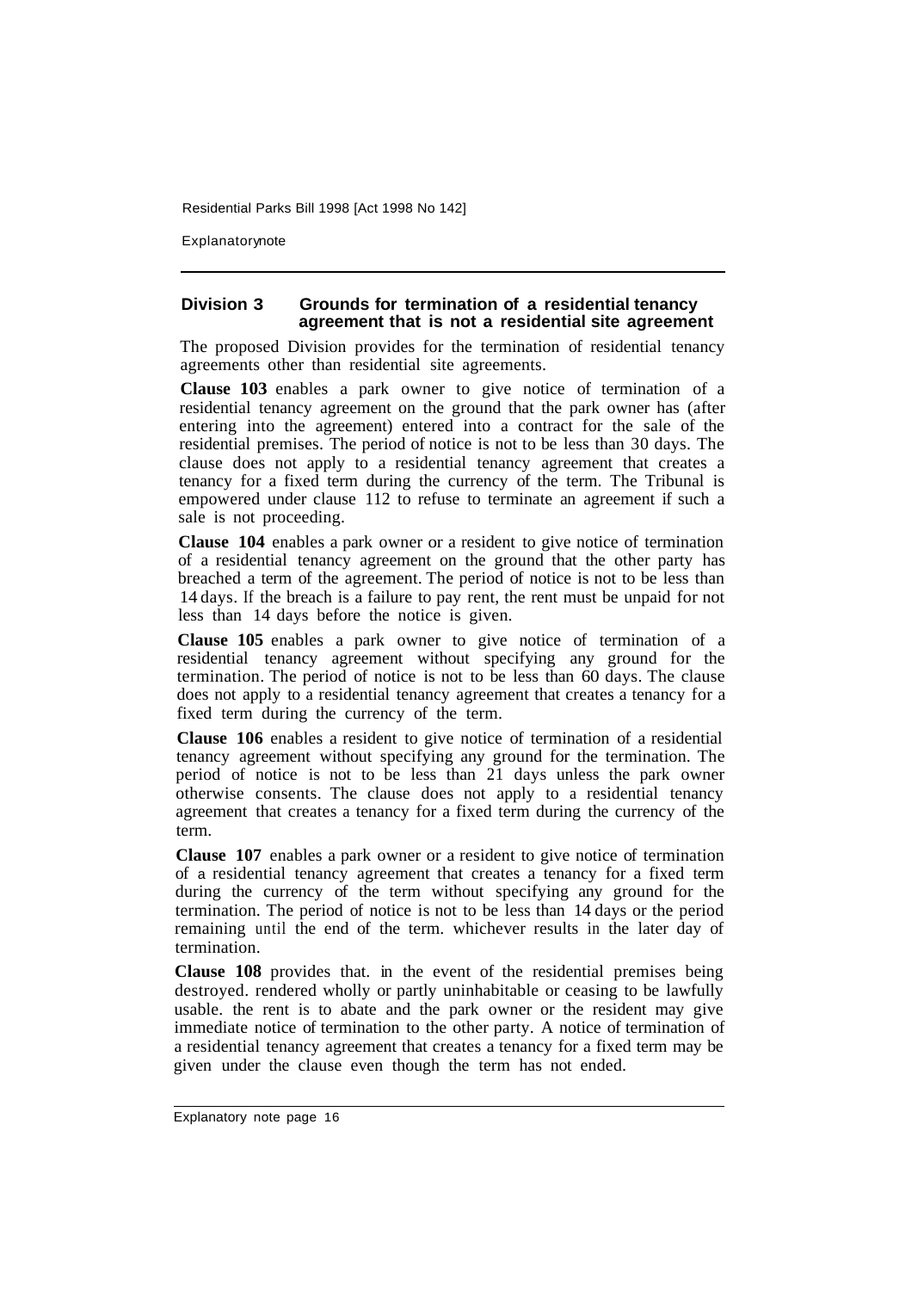Explanatory note

#### **Division 4 Notices of termination**

**Clause 109** saves a notice of termination of a residential tenancy agreement that creates a periodic tenancy from being ineffective because the day for delivering up of vacant possession of the residential premises is earlier than would otherwise have been required by law or is not the last day of a period of the tenancy.

**Clause 110** provides for the form of a notice of termination given by a park owner or a resident.

#### **Division 5 Termination of residential tenancy agreements by Tribunal**

**Clause 111** provides that a park owner may. not later than 30 days after notice of termination has been given and if vacant possession has not been delivered up. apply to the Tribunal for an order terminating the residential tenancy agreement. The Tribunal must make the order if the notice is given in accordance with the proposed Act. if any ground for the notice is established and. in the case of a breach of the agreement. if the breach is sufficient to justify termination or if the Tribunal is satisfied that the resident has seriously or persistently breached the agreement or that it is appropriate to make the order. If the Tribunal makes an order terminating the agreement. the Tribunal must also make an order for possession of the residential premises.

**Clause 112** enables the Tribunal to suspend the operation of an order if it is satisfied that it is desirable to do so, after considering the relative hardship likely to be caused to the park owner and the resident. The clause also sets out the circumstances in which the Tribunal may refuse to make an order under clause 111 terminating a residential tenancy agreement and an order for possession of the residential premises.

**Clause 113** enables the Tribunal to disregard a defect in a notice of termination given under the proposed Act.

**Clause 114** provides that an application for termination under clause 115. 116. 117 or 118 may be made whether or not notice of termination has been given.

**Clause 115** enables the Tribunal. on application by a park owner. to make an order terminating a residential tenancy agreement and an order for possession of the residential premises if it is satisfied that the resident has intentionally or recklessly caused or permitted. or is likely intentionally or recklessly to cause or permit. serious damage to the premises or injury to the park owner. the park manager or any person lawfully within the residential park.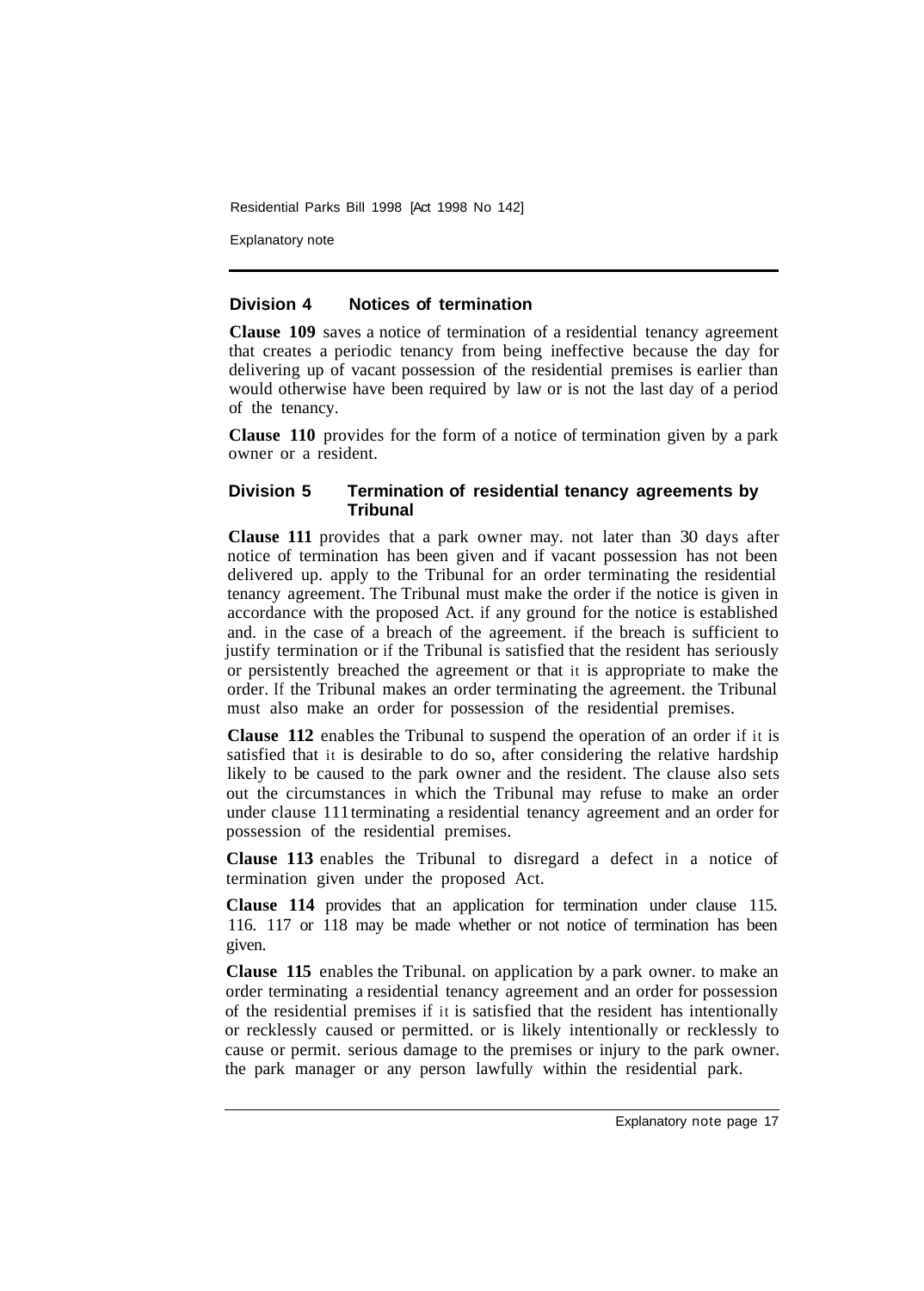Explanatorynote

**Clause 116** enables the Tribunal, on application by a park owner, to make an order terminating a residential tenancy agreement and an order for possession of the residential premises if it is satisfied that the park owner would suffer undue hardship if the agreement were not terminated. The Tribunal may also order compensation to be paid to the resident for loss of the tenancy.

**Clause 117** enables the Tribunal, on application by a resident, to make an order terminating a residential tenancy agreement if it is satisfied that the resident would suffer undue hardship if the agreement were not terminated.

**Clause 118** enables the Tribunal, on application by a resident. to make an order terminating a residential tenancy agreement and an order for possession of the residential premises if it is satisfied that the park owner has breached the agreement and the breach is such as to justify termination of the agreement.

#### **Division 6 Recovery of possession of residential premises**

**Clause 119** prohibits a park owner from taking proceedings to recover possession of residential premises other than before the Tribunal. The clause does not prevent a person who is not a park owner from taking proceedings for the recovery of possession of residential premises in a court.

**Clause 120** prohibits entry for the purpose of recovery of possession of residential premises otherwise than in accordance with an order of a court or the Tribunal. In proceedings for an offence against the clause. a court may order compensation to be paid to the person against whom the offence was committed.

**Clause 121** provides for the enforcement of orders for possession of residential premises to be carried out by sheriff's officers after a warrant has been issued by the Chairperson or other member of the Tribunal. A sheriff's officer enforcing an order for possession is empowered to seek the assistance of a member of the police force and to take all reasonably necessary steps to enforce the order. The clause makes it an offence to hinder or obstruct a sheriff's officer in the exercise of functions conferred by the clause.

**Clause 122** makes a resident remaining in possession of residential premises after termination of an agreement contrary to an order for possession liable to pay compensation for loss caused by failure to comply with the order and to pay an occupation fee.

**Clause 123** prevents an order for possession of residential premises from being made by a court or the Tribunal unless it is satisfied that any person in possession of the premises (not being the immediate or former resident of the person applying for the order) has been given reasonable notice of the proceedings.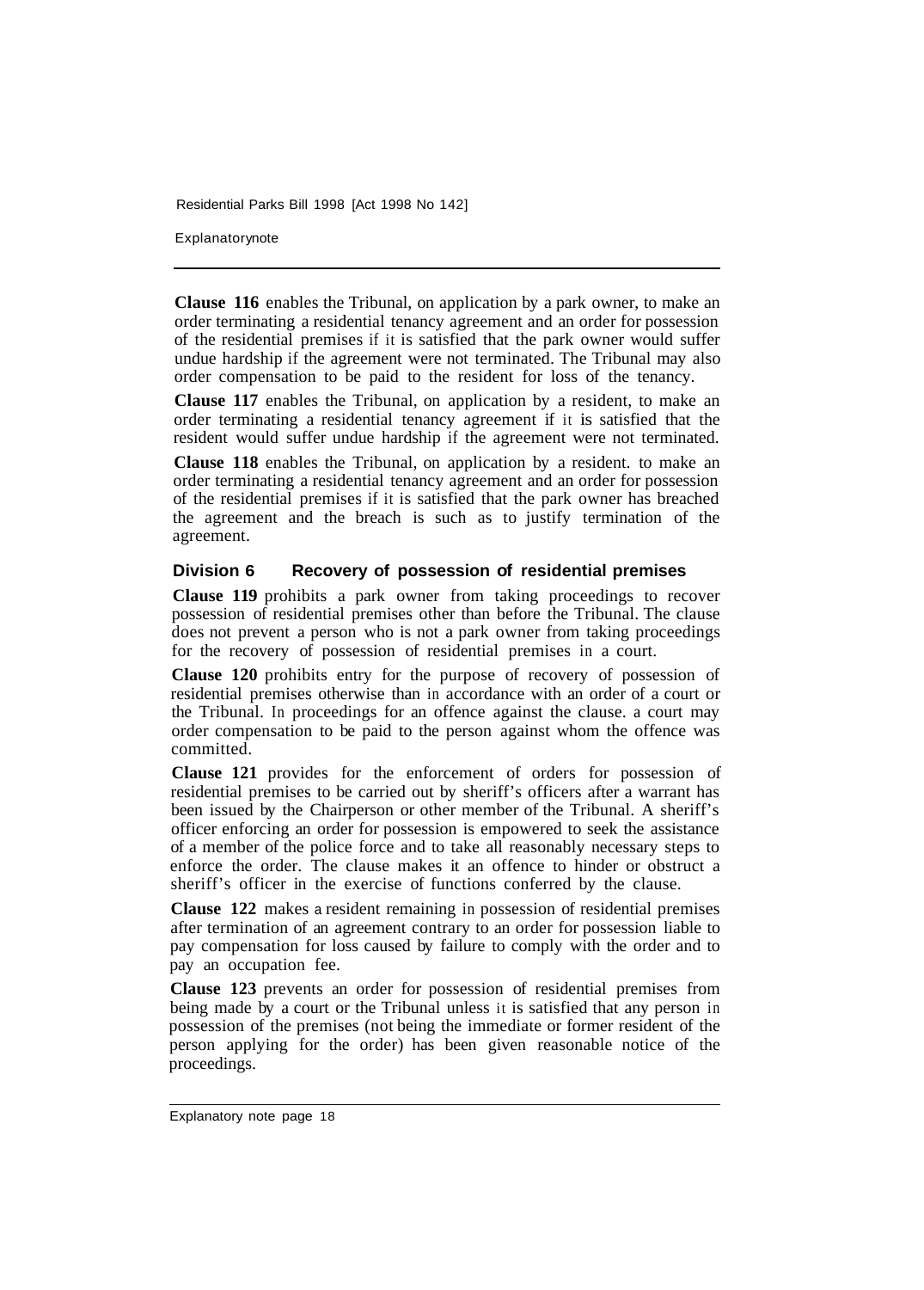Explanatory note

**Clause 124** enables a court or the Tribunal, on application by the person in possession of the residential premises (not being the immediate or former resident of the person applying for the order for possession), to vest a tenancy in that person, either before or after an order for possession is made.

#### **Division 7 Compensation for termination of a residential site agreement**

**Clause 125** provides for a park owner to issue a notice to a resident under a residential site agreement requiring the resident to relocate to a different residential site, but only in circumstances where the park owner could otherwise have issued a notice of termination for repairs and upgrading, for change of use or where the agreement has been frustrated.

**Clause 126** provides for the payment of Compensation to a resident who has had his or her residential site agreement terminated, or has been ordered to relocate. because of repairs and upgrading. the proposed use of the residential site for a purpose other than that of a residential site or the frustration of the agreement or where the landlord would otherwise suffer undue hardship.

**Clause 127** provides for a park owner and resident to agree to the relocation of the resident.

**Clause 128** provides for the variation of a residential site agreement where the resident has been relocated by agreement or in accordance with a notice to relocate.

#### **Division 8 Abandoned premises and goods**

**Clause 129** makes it clear that a reference in the proposed Division to goods abandoned by a resident includes any moveable dwelling owned by the resident and abandoned on the residential site in relation to which a residential tenancy agreement was entered into.

**Clause 130** enables the Tribunal to make an order, on application by a park owner. declaring that residential premises were abandoned by a resident on a specified day.

**Clause 131** entitles a park owner to apply to the Tribunal for compensation from the resident for any loss caused to the park owner by the resident's abandonment of the residential premises.

**Clause 132** enables a park owner to apply to the Tribunal for orders as to goods abandoned by a resident. A purchaser of the goods acquires a good title to the goods and the park owner is not liable in respect of the removal. destruction. disposal or sale of the goods. if done in accordance with the clause.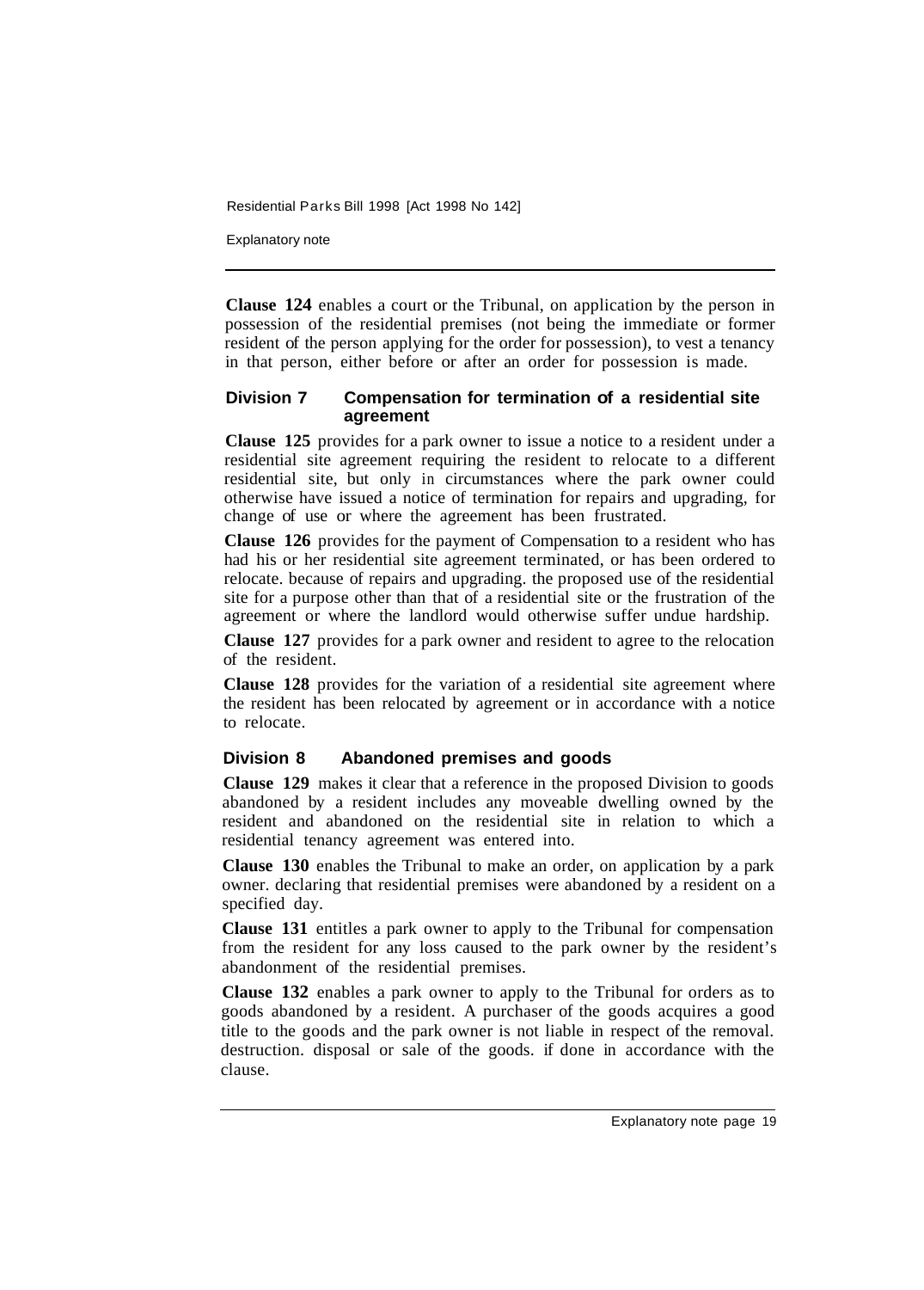Explanatory note

**Clause 133** enables a resident to apply to the Tribunal for orders for the delivery of goods left behind by the resident, but not abandoned, after a residential tenancy agreement is terminated.

**Clause 134** specifies the time within which an application for an order in relation to abandoned goods, or goods left by the resident, can be made.

#### **Part 13 Administration**

**Clause 135** confers certain functions on the Director-General of the Department of Fair Trading. These include investigating and carrying out research into matters relating to or affecting the relationship between park owners and residents and investigating and attempting to resolve complaints by park owners and residents.

**Clause 136** enables the Director-General to delegate the exercise of any of the Director-General's functions under the proposed Act.

**Clause 137** provides for the appointment of investigators.

**Clause 138** sets out the powers of investigators. including powers to obtain information and require the production of documents or other evidence.

**Clause 139** provides for the inspection of documents produced in accordance with a notice under the proposed Act.

**Clause 140** exonerates the Director-General. investigators and certain other officers from personal liability incurred in respect of any act done or omitted in good faith for the purposes of the Act.

#### **Part 14 Miscellaneous**

**Clause 141** provides for a park owner to appoint a park manager who has responsibility for the day to day management of the park.

**Clause 142** provides that no residential tenancy agreement. contract or other agreement or arrangement. whether oral or wholly or partly in writing. and whether made or entered into before or after the commencement of the clause. operates to annul. vary or exclude any of the provisions of the proposed Act. It makes it an offence to enter into an agreement. contract or arrangement with the intention of defeating. evading or preventing the operation of the proposed Act.

**Clause 143** empowers a court in any proceeding that could have been taken under the proposed Act to order the plaintiff to pay the defendant's costs in such amount as the court determines.

Explanatory note page 20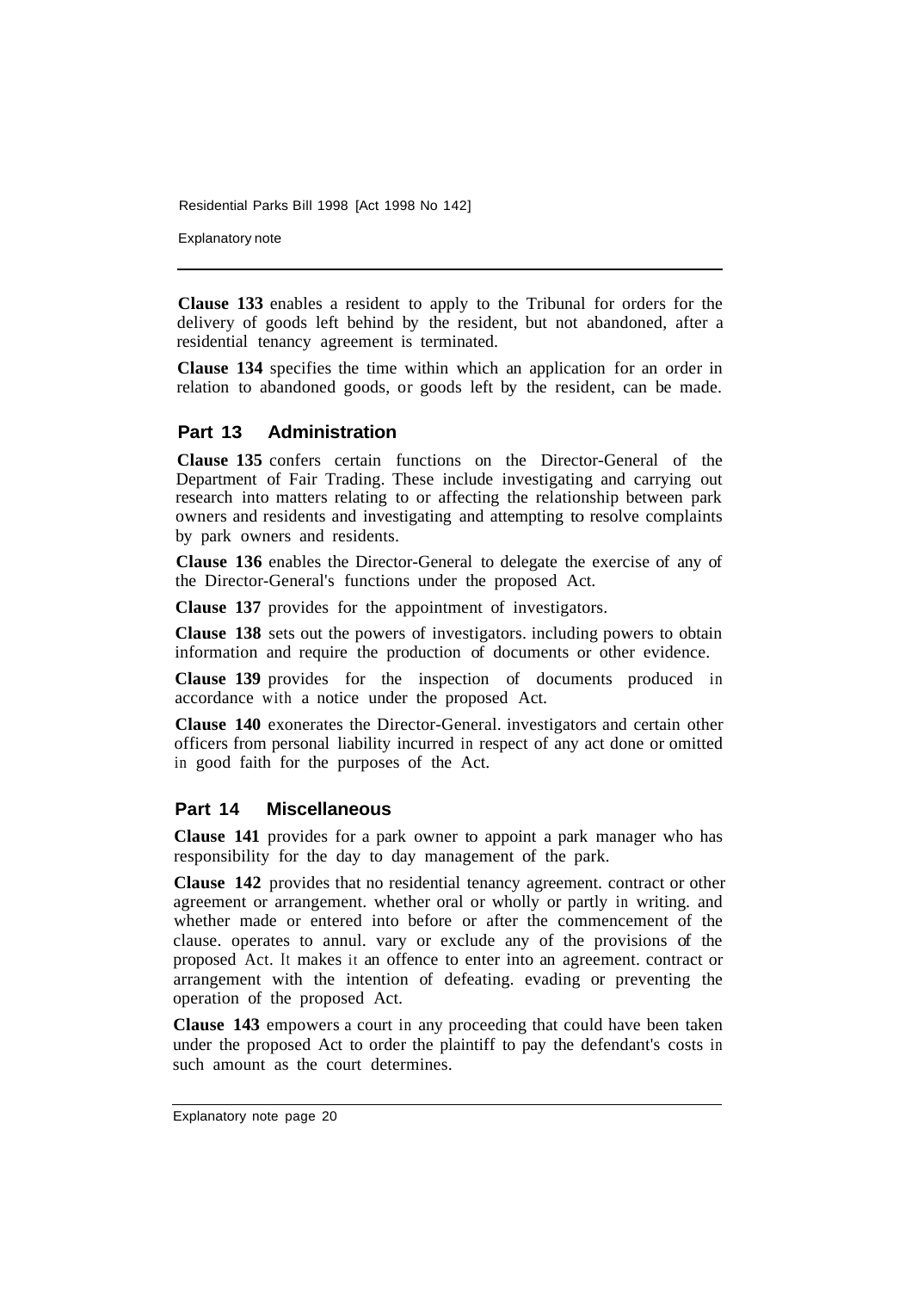Explanatory note

**Clause 144** makes it an offence. except in certain circumstances, to disclose any information obtained in connection with the administration or execution of the proposed Act.

**Clause 145** makes it clear that a breach of the Act constitutes an offence only if a penalty is specified in relation to the breach.

**Clause 146** provides that proceedings for an offence against the proposed Act must be dealt with summarily before a Local Court constituted by a Magistrate sitting alone. Proceedings for an offence against clause 120 (Recovery of possession of residential premises prohibited except by order) may also be dealt with, with the consent of the Minister, by the Supreme court.

**Clause 147** provides for the issue of penalty notices in relation to offences under the proposed Act.

**Clause 148** makes directors and managers of corporations liable for contraventions of the proposed Act by those corporations, if they knowingly authorised or permitted the contraventions. but does not affect the liability of the corporations. The clause does not apply to directors and managers of statutory corporations.

**Clause 149** makes it an offence to aid. abet. counsel or procure. induce or attempt to induce a person to contravene a provision of the proposed Act for which a penalty is specified or to be in any way a party to such a contravention by a person or to conspire with others to contravene a provision of the proposed Act.

**Clause 150** provides that nothing in the proposed Act limits the operation of the *Contracts Review Act 1980.* 

**Clause 151** sets out the manner of service of documents on residents and park owners and the Tribunal under the proposed Act.

**Clause 152** provides for the Tribunal to extend the period of time for making an application. or for doing any other thing under the proposed Act.

**Clause 153** sets out the regulation-making power under the proposed Act. The regulations may create an offence. may impose a penalty not exceeding 5 penalty units (\$550) and may be general or specific in application and may exempt persons. agreements or premises from the operation of part or all of the proposed Act.

**Clause 154** provides for the Ministerial review of the proposed Act.

**Clause 155** gives effect to the Schedule of savings. transitional and other provisions.